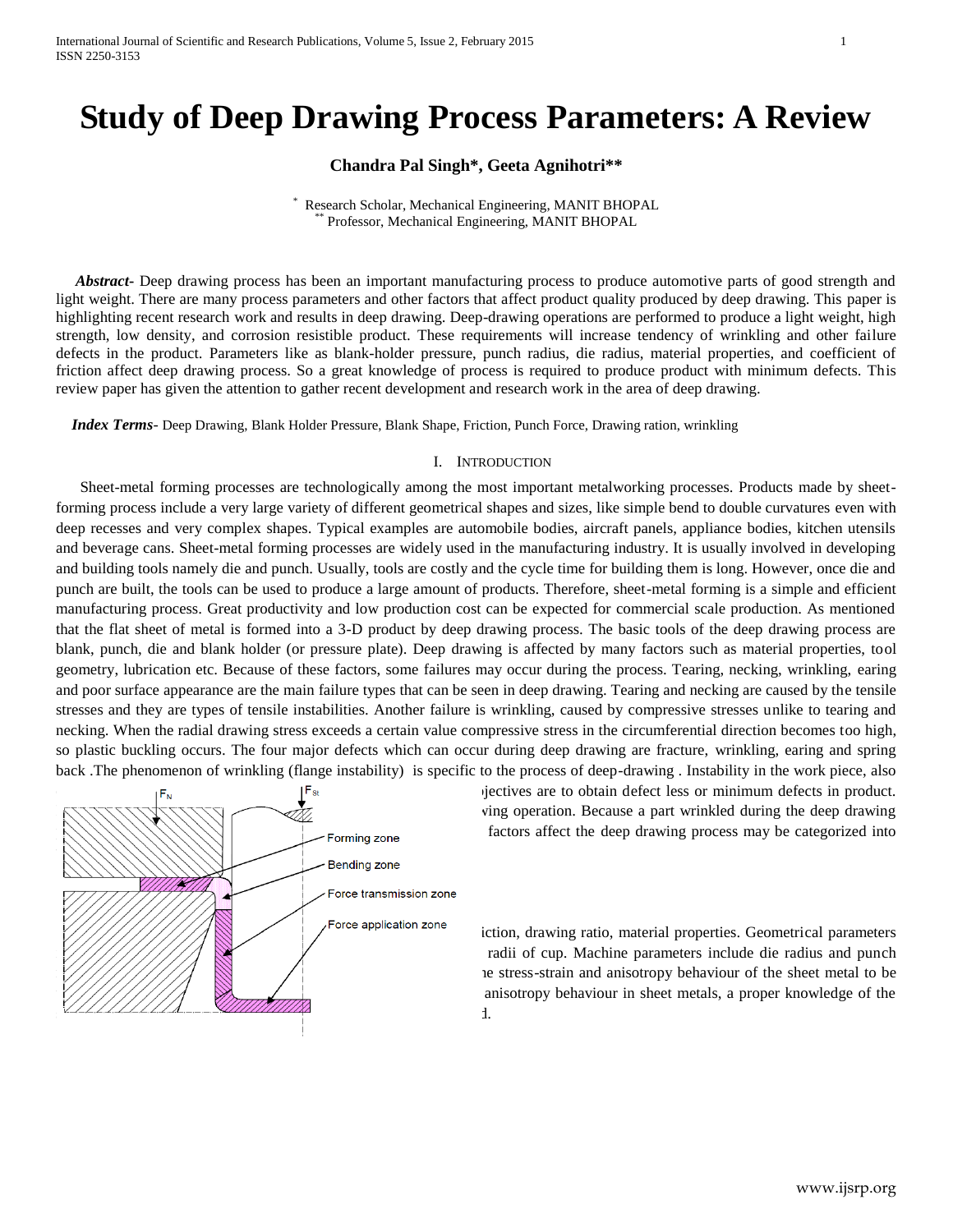

Fig 1: Stress zones in Deep Drawing



Fig 2: Stress Zone on Element

## **2. Literature Survey**

Literature review has been categorized on the basis of the parameters which controll forming process, the quantities which decide successful execution of the process and the quality of the product. The important parameters and factors are:

- (i) Blank holder force (BHF) and optimisation BHF.
- (ii) Punch force and punch speed
- (iii) Friction
- (iv) Blank shape
- (v) Forming Limits
- (vi) Stress and Strain Distribution
- (vii) Thickness variation
- (viii)Wrinkling
- (ix) Some other defects

## **2.1 Blank Holder Force (BHF) and Optimization BHF**

Higher BHF is always desirable to eliminate wrinkling in deep drawn cup shaped product, but always there have been attempts made to predict a minimum BHF. A lot of research work has been reported to investigate the effect of BHF on product quality, material flow, strain path, stress distribution, thinning (at wall) and thickening (flange) of sheet metal, defects in product. Jaisingh et. al. (2004) has suggested that the blank holder force has the maximum effect on the thinning strain, the coefficient of fiction, plastic strain ratio. Also the strain-hardening exponent depends on BHF. Tommerup et. al. (2012) has investigated the effect of blank holder pressure on strain path in the sheet during forming process. A tooling system has been developed to investigate material flow, which is capable of controlling the distribution of blank holder pressure. This tooling system was integral to press and capable to run eight different pressure schemes. The tooling system consisting of a controller to regulate the process parameters, an actuator system to control BHF, a tool with embedded hydraulic cavities. The strain path has been checked by applying variations in the cavity pressures. In this research the drawing of rectangular specimen has been carried out. Van Tung Phan (2012) has simulated the deep drawing process for ferritic stainless steel and investigated the effect of variation of blank-holder pressure and friction on earing profiles. The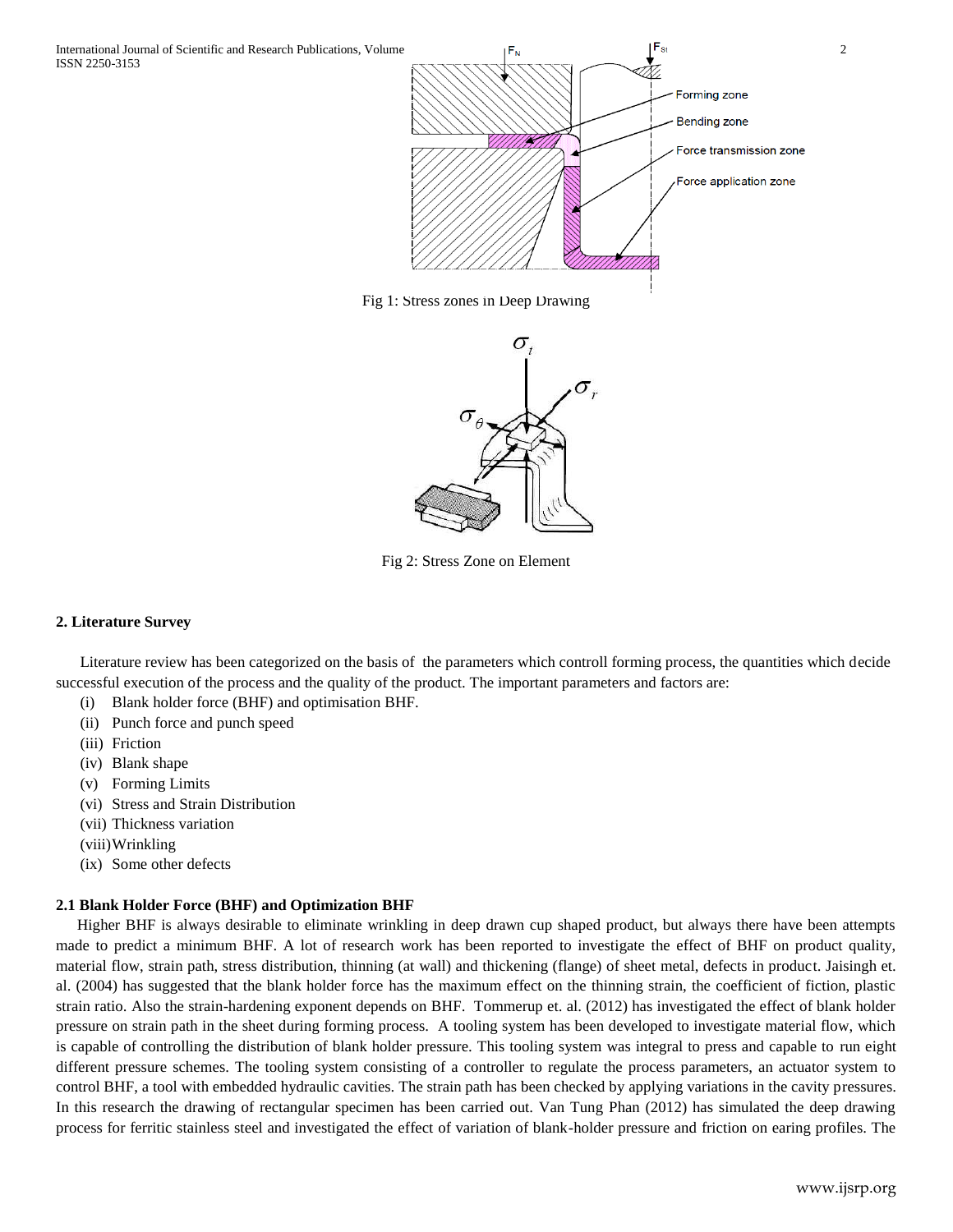simulation results compared with experimental data. Blank holding force and punch speed affect product quality and production rate. Manabe et. al. (2002) has proposed a new combination of punch speed and blank holder fuzzy control for deep drawing process. The control system consists of the fuzzy inference and the database. In this research the investigation of five variables like punch load, punch stroke, maximum apparent thickness (blank-holder displacement), SPD (punch speed) and blank reduction ratio have been recorded. The cup height improvement and the processing time reduction have been chosen as the object functions for evaluation fracture functions. It has been proven that the new combination of SPD and BHF fuzzy control system has improved performance with increased productivity with 25% forming time reduction. Wifi et al. (2007) has presented some aspects of blank-holder force (B.H.F.) schemes in deep drawing process based on finite element assessment. In all models, ABAQUS-Explicit general purpose finite element code has been used with full 3-D capabilities to account for anisotropy of sheet metal and wrinkling of the cups. The blank made of Al 5182 alloy has been used and assumed to be elastic-plastic. Friction has also been considered in simulation using an average overall simple Coulomb friction model with Coefficient of friction = 0.1 between the blank and the tool.

Gharib et. al. (2006) has developed an analytical model for the cup drawing process to calculate the induced stresses and strains over the deforming sheet at any stage of deformation until a full cup is formed. This model has been used as the solution engine for the optimization of the blank holder force for such cups avoiding failure by wrinkling or tearing. The analytical model has been established by considering plastic strains, principal stresses, and von Mises stresses. The results of the incremental analytical model for punch travel vs. punch force, and circumferential strain distributions show good correlation with the experimental results. The present model can be useful in conducting parametric studies on the different parameters which are affecting the process. Volk et. al. (2011) has simulated deep drawing process to investigate, optimized blank holder force (BHF) for an asymmetrical work piece from household appliances industry. In this research work the specific blank holder forces have been identified for minimum wrinkling and for the improve quality product. It has been suggested that the quality of a work piece can be improved with a better holding system. It is evident that even small changes in BHF can lead to failure during the process. These failures can be avoided if a variable BHF is applied, but the correct trajectories need to be chosen.

## **2.2 Punch Force and Punch Speed**

Zhao et. al. (2007) has presented hydro-mechanical reverse deep drawing of cylindrical cups with axial pushing effect. The axial pushing force is exerted on the brim of the blank by a pushing ring, this reduces radial tensile stress at the sidewall and the risk of occurring fracture can be reduced considerably. The radial stress at punch-die zone increases with friction and bending, this reduces tangential stresses and thus reduces wrinkling. Also loading capacity of sidewall is enhanced due to strain hardening effect. The finite element simulation for hydro-mechanical reversed deep drawing process has been done successfully with DYNAFORM-PC code combining with modifying load mask keyword manually. The experimental results are in good agreement with the numerical simulation results. Saniee et. al. (2003) has investigated the required drawing force by different methods such as analytical, numerical and experimental techniques. FE simulation has been conducted to study the effect of element type on the forming load and the variation of the thickness strain. The influence of the friction coefficient on the drawing load has also been investigated and maximum drawing force has quantitatively been investigated for both the analytical and FE methods. Among different analytical relationships, Siebel's formula provided the most accurate maximum drawing force for the process under consideration. Browne et.al. (2003) has considered punch and die geometry, blank- holding pressure, top-ram pressure, lubrication, and drawing speed in the deep drawing process and their effects has been studied on 9mm thick CRI steel cups. The optimum parameters for reduced punch loads have been investigated with lubrication by plastic on both sides. The optimum parameters to provide the least variation in wall thickness distribution has also been investigated i.e. optimum ram pressure blank-holding pressure and speed. Atrian Amir et. al. (2013) has investigated the effect of different parameters on deep drawing of laminated sheets. The experimental and finite element studies of the deep drawing process of steel/brass laminated sheets have been performed to show places of tearing for bimetal cup. A linear relation was obtained between the initial blank diameter and the maximum necessary force. Ouakdi et. al. (2012) has investigated the effect of holding force and die radius in a stretch bending test on spring-back. An experimental set up has been developed to find the effect of holding force and die radius on stretching depth. For evaluation, the drawn part has been divided into three critical regions or zones. First zone which is curved takes the shape of cylindrical stretching rod. Second zone subjected to thickness variation which is slightly curved due to residual stresses. Third zone is highly deformed by the stretching effort and bending due to the entrance curvature of the die. The results show that an increase in blank holder force reduces sliding of the sheet between the die and the blank holder and reduces spring-back by increasing the tension. It has also been observed that the greater the entrance radius of the die, the smaller the final spring-back and spring-back decreases in a non-linear fashion with stretching height. The evaluation of spring-back by the stretching height is in agreement with that by the angular orientation of the extremity. Kakandikar et. al. (2005) has used genetic algorithm to optimise the process and geometry parameters for mild steel cup. In this research failure limit diagrams have been plotted to study and compare the formability analysis of the geometries. Finite element analysis simulation software has been used for the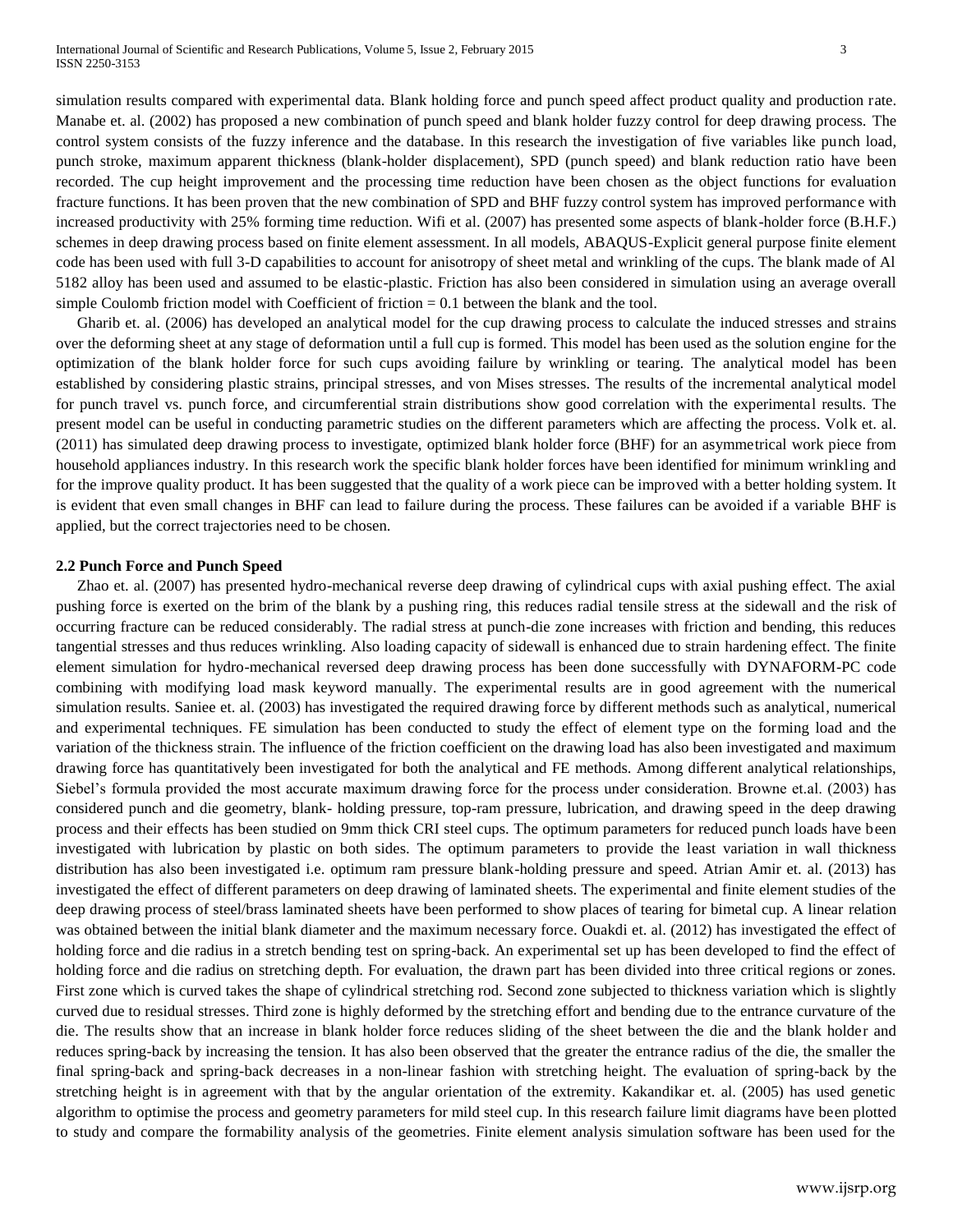validations of the results after optimization. The results have been analysed in the form of failure diagrams of original geometries with considered failure points and failure diagrams for optimise geometries with no failure points.

## **2.3 Friction**

Friction is another important factor that influences deep drawing process. Surface quality of finished product, tool life and drawability of sheet are well dependent on presence of good lubricating film between contact surfaces. In metal forming processes friction influences the strain distribution at tool blank interface and drawability of metal sheet. Also drawability of metal sheet affects wear of tool. Yang (2010) has simulated the deep drawing process to analyze friction coefficient and strain distribution by combining an elastic-plastic FEM code with a friction model. Numerical results are in accordance with the experimental results for the film thickness and the strain distribution. Liu Qiqian et. al. (2012) has simulated micro multi point forming process with cushion. A finite element model with the effect of size has been developed to simulate micro multi point forming process. This research dealt with the effect of parameters like effect of cushion material, cushion thickness, coefficient of friction on the thickness variation and surface finish of the product. In this research results show non- uniform relative thickness distribution from centre to the edge in the deformed sheets. Also it has been found friction affects relative thickness distribution and surface quality in micro multi point forming process. Colgan Mark et. al. (2003) has studied influencing factors like the punch and die radii, the punch velocity, clamping force, friction and draw depth. Experimentally effect of various parameters has been observed then statistical analysis has been performed. The statistical treatment ANOVA has been applied to the results of the experiment to determine the percent contribution of each factor. Study of the ANOVA table for a given analysis helps to determine which of the factors need control and which do not. It has been observe that the punch/die radii have the greatest effect on the thickness of the deformed mild steel cups compared to blank-holder force or friction. It has been observed that smaller is the punch/die radii, greater is the punch force and shorter is the final draw. It has also been observed that if the blank-holder force is not kept within the upper and lower limit of reasonable range, it does have a significant effect on depth of draw. Also tearing of cup through the bottom may occur if the force is too high and if too low wrinkling of the flange area may be occurred. Allen et. al. (2008) has developed experimental set up to determine the effect of lubrication on expansion of die ring during deep drawing of axis-symmetric steel cup. An experimental set up was developed to record punch force and displacement, blankholder force, and die hoop strain. Different oils were used to provide lubrication between blank and die. The surface finish and wall thickness of the cups produced during the experimental work were measured and evaluated to determine any correlation with the measured die expansion. FEA simulations have been developed for different lubrication conditions and tooling on the process. The experimental results based on die expansion under different lubrication conditions show a difference in the level of die hoop strain. This work also suggest that if lubricating oil film of definite thickness is provided in deep drawing, a expected surface finish could be obtained on final product. FEA models with lubricating oil film thickness can simulate deep drawing more realistic. Yang (2010) has presented elastic-plastic FEM code to simulate deep drawing process with friction model. Numerical analysis has been done to analyze the friction coefficient and the strain distribution in lubricated deep drawing. In this research work the surface roughness is taken into account by using Wilson and Marsault's average Reynolds equation that is appropriated for mixed lubrication with severe asperity contact. In this research the film thickness and strain distribution for various tribological parameters are predicted and compared with the experiment. Numerical results show that the present analysis is in accordance with the experiments for the film thickness and the strain distribution. It has been suggested that the larger value of full film lubrication region results in the more uniform strain distribution. This research work also suggested that when film thickness is greater than composite roughness by three times, the lubrication is full film condition and contact area ratio is almost zero, the contact area ratio near the outer edge of die is about zero and the friction stress is small. The largest value of contact area ratio occurred when the surface asperity of die and blank comes into contact, and it will result in the larger value of friction stress. Generally, lower friction results in a more uniform radial strain distribution. The larger value of full film lubrication region results in the larger value of the low-friction part and the lower value of peak's strain. Thus, an effective lubrication can prevent direct contact of the surface asperity, which enhances the draw-ability of deep drawing. Padmanabhan et. al. (2007) has presented the effect of process parameters such as die radius, blank holder force and friction coefficient on deep drawing of stainless steel. In this research FEM with taguchi technique has been used to determine the proportion of contribution of three important process parameters in the deep-drawing process. Taguchi method of experimental design was used to plan the numerical simulations. In Taguchi design, using two levels of each factors form screening experiments to determine a model of the system to a linear approximation. After designing experiments with various combinations of process parameter levels, FE simulations were carried out to predict the deformation behaviour of the blank sheet. The results obtained from the FE simulations were treated using statistical approach namely, ANOVA method. The purpose of using ANOVA was to find most influential parameters that govern the deep-drawing process that markedly influence the thickness distribution. The analysis of variance (ANOVA) was carried out to examine the influence of process parameters on the quality characteristics (thickness variation) of the circular cup and their percentage contribution. The die radius (89.2%) has major influence on the deep-drawing process,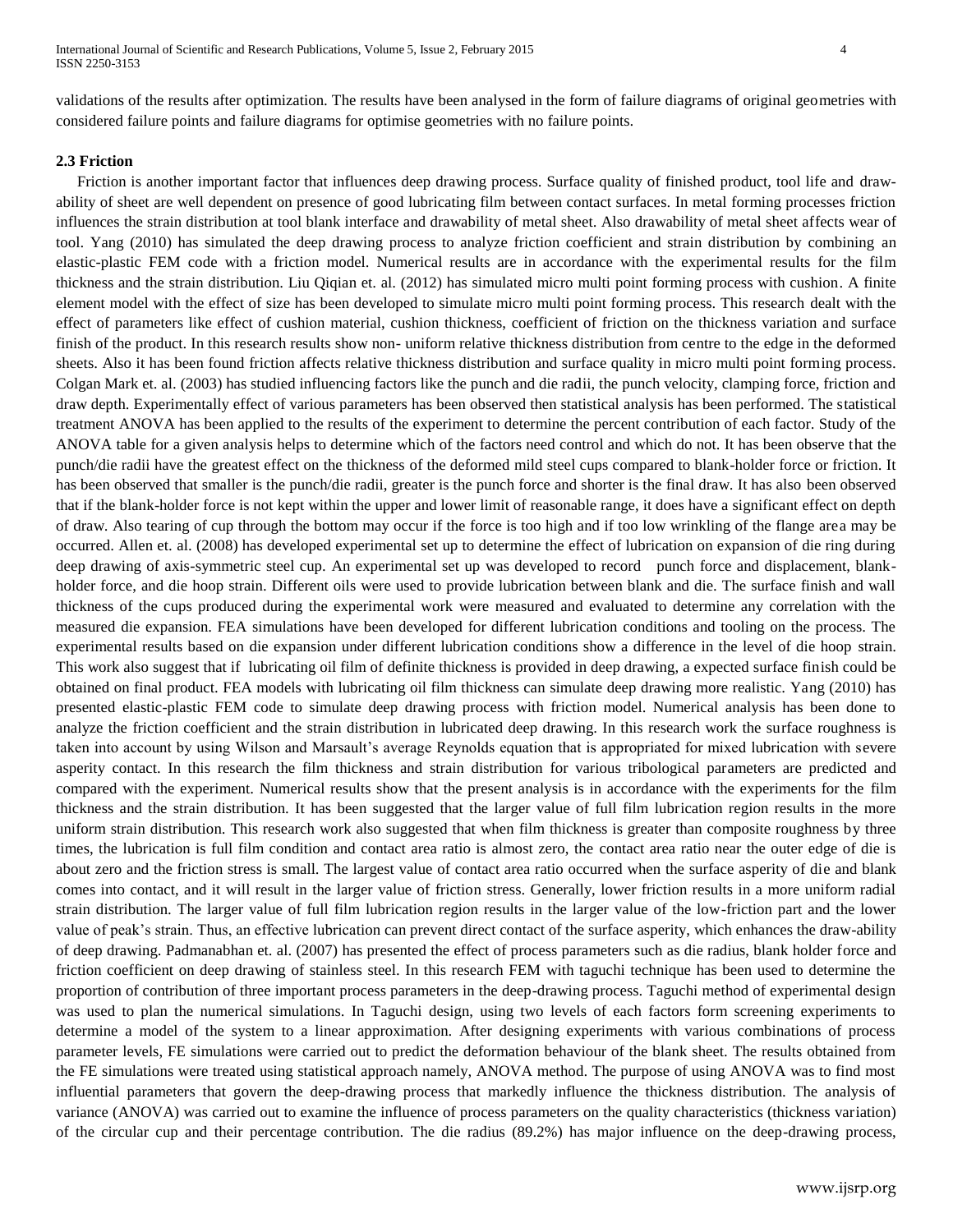followed by friction coefficient (6.3%) and blank holder force (4.5%). Hol J. et. al (2012) has studied a friction model that can be used in large-scale FE simulations. The friction model includes two flattening mechanisms to determine the real area of contact at a microscopic level. The real area of contact is used to determine the influence of ploughing and adhesion effects between contacting asperities on the coefficient of friction. A statistical approach is adapted to translate the microscopic models to a macroscopic level. Results of the simulations have shown reasonable values for the coefficient of friction in the case of normal loading only, namely between 0.13 and 0.145. If flattening due to stretching is also incorporated, more realistic values are achieved (between 0.13 and 0.19). Karupannasamy (2012) has investigated deep drawing process for different lubrication conditions considering the micromechanisms. Instead of constant friction given by columns friction law, local coefficient of friction is considered to predict coefficient of friction more accurately. Zhenyu Hu (2011) has investigated the application of size dependent friction function into FEM to optimise shape of micro rectangular flange free parts. This research has been focused to investigate the application of friction model of circular parts for the deep drawing of rectangular parts. Topological effects i.e. effect of friction on size of parts to be drawn has also been investigated with simulated friction model. From this research it has been found that simulated friction model for circular parts are valid for rectangular deep drawn parts. Hassan et. al. (2003) has proposed friction aided deep drawing using eight segmented metal blank to improve the defects of Maslennikov process. In Maslennikov process, the elastomer is ring used as pressure medium, the ring is loaded through die to deform the blank material plastically. Maslennikov process has limitation due to small deformation resistance and short life of elastomer ring. The eight segments can move radially in and outward at different blank holder force at constant speed. Due to compressive nature at non slip point, the area of contact increased compared to Maslennikov process and fracture does not occurred. Cups of drawing ratio of 4.0 and height of 91 mm obtained successfully with new process. To investigate proposed deep drawing process experiments have been carried out using soft aluminium sheets of 0.5 and 1.0 mm in thickness. With the new proposed process drawability has increased as coefficient of friction increases. Hassan et. al. (2003) has introduced friction aided deep drawing process by segmented blank holder into four parts. The deformation has been obtained mainly by friction force between blank and blank holder i.e. at the flange. It has been observed that new process provides higher drawing ratio and it has overcome the short comings of Maslennikov's process. Cups with higher drawing ratio i.e. 3.8 and 5.5 have been produced with heights 48 mm and 75 mm respectively. It has been concluded that the process is suitable for low grade steel. Friction aided deep drawing process with segmented blank holder divided in four tapered segments has been investigated by Hassan et. al.(2005). In this study blank holder is having moving and stationary layers. The four moving segments capable of moving radially with uniform speed will have friction force with stationary part and this friction force is used to draw sheet metal. This study has concluded that parts can be produce efficiently with drawing ratio 3.76 with no localized wrinkling. Kim et. al. (2012) has studied coefficient of friction for non uniform pressure by conducting draw bend tests. Tested coefficients of friction are used in FE code for local contact conditions such as the sliding speed, contact pressure and sliding direction at the macroscopic level. Validation of the results has been done by the circular cup drawing experiments and simulations. In this research the contact pressure maps were developed from simulations, which has been included in the analysis of test data to measure the pressure dependency of friction coefficient. Hao et. al. (1999) has developed friction measurement apparatus for sheet metal forming. Friction tests conducted has shown that coefficient of friction increases with increasing test specimen strain, increases with increasing local contact pressure, decreases with increasing stretching speed, i.e. strain rate, and decreases with increasing pin radius. Kim et al (2007) has considered various factors such as punch force, blank holder force (BHF), draw-in length, perimeter of flange after test, change of surface roughness, and surface topography to evaluate the performance of different lubricants. In deep drawing friction is very important factor and flange area is most affected by friction. Due to severe friction there may be thinning or failure of the side wall in drawn cup at the flange area. According to Coulomb's law as the blank holder pressure increases, the frictional stress also increases, so therefore by determining the maximum applicable BHF without failure in the cup wall performance of lubricants may be evaluated. The coefficient of friction for each lubricant tested has determined through the FE-based inverse analysis by matching the predicted and measured values of the load-stroke curve and the draw-in length. Friction coefficients of the lubricants have been implemented in FE codes to get maximum punch force.

#### **2.4 Blank Shape**

To minimize the process defects and optimize the process, knowledge of the process and material variables are required. Blank shape is one of the important parameter in deep drawing process as the quality of deep drawn product, thickness distribution, forming limits, minimizing the defects can be improved by having optimum blank shape, also material cost of product reduced if proper blank shape is selected. Molotnikov et. al.(2012) has investigated the size effect on maximum load and limit drawing ratio for deep drawing of copper. Numerical analysis and experimental analysis have been done to study the effect of ratio of blank thickness to grain size on blank thickness. Through mathematical modelling and experimental work it has been suggested that size effect play an important role in deep drawing when grain size kept constant and dimensions of work-piece get reduced. This research has suggested the dislocation density based model to take into account for the effect of the specimen dimensions on its mechanical response. Dongkai Xu (2012) et.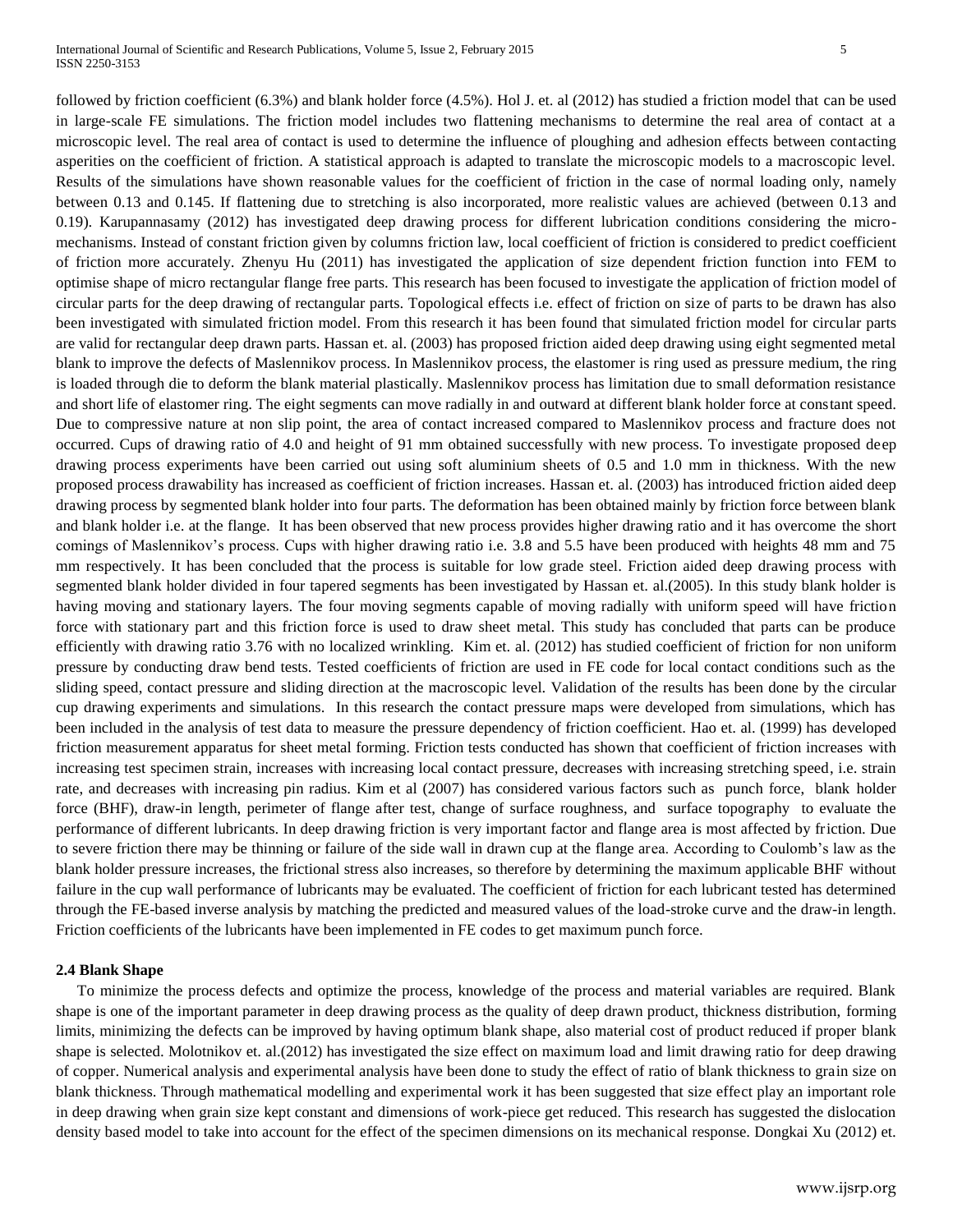al. has proposed a topology optimization method based on Solid Isotropic Microstructure with Penalty (SIMP) to reduce the weight of key die components. To optimize die structure local load mapping has been done which interact with SIMP-based topology optimization method. This gives an idea about forces acting on tooling faces as the blank holder force and different interaction forces affect blank holder structure and these forces will have effect on tooling or die components. In this research the blank holder weight is optimized i.e. blank holder is redesigned and machine through topology optimization, based on optimization results. Optimized blank holder is tested and stamping results are recorded. Results show that the blank holder weight is reduced by 28.1% and defect free stamping parts are formed, also the thickness difference between the original and newly stamped parts along a cross section is less than 0.06 mm, i.e. 4.29% of the initial blank thickness. Fazil et. al. (2012) has proposed iteration based algorithm to optimize blank shape. In the proposed algorithm the process modelled with initial blank shape. The required contours compared with contours obtained at the end of deformation. The deviation of the obtained contour from the required contour is measured and blank shape is modified using the blank optimization algorithm and process analyzed again. Repeatedly the process minimizes the deviation at every boundary node. In this proposed methodology the initial blank is optimized based on the shape error and the deformation path length of the boundary nodes. Talic et. al. (2009) has determined an optimum blank shape that has not caused earing. In this research the forming process has been simulated using Abacus CAE. Blank shape influences forming load, material requirement and possibility of defects. It has been concluded that optimum blank shape reduces forming load, increases forming limits and reduces possibilities of wrinkling and tearing. Lang et. al. (2009) has simulated hydro-forming process using LS-DYNA3D to determined optimized blank shape and the effect of punch pressure. The simulated results have been validated experimentally on a 550-ton double-action sheet hydro-forming press. Aluminium alloy 2B06 (China brand) has been used with thickness 1.5mm. The results show that, pressure curve is quit close to optimized one.

#### **2.5 Forming Limits**

LDR is the maximum drawing obtained in deep drawing process, it is limited by thickening at flange. The flange portion subjected to radial tensile load and circumferential compressive load. Circumferential load causes flange thickness to be increased. At cylindrical portion biaxial tensile loads act causing blank thinning of sheet. Similarly due to biaxial loading at sheet and tool interface causing a danger of fracture at the interface. BHF can control thickening at flange portion and thinning at blank – tool interface.

Forming limits are one of the important parameter in deep drawing and it is dependent on process parameters. Lot of works have been reported to find forming limits and forming curves. The forming limit of an HDD process is largely dependent on component shape. Kandil Anwar (2003) has presented experimental investigation to find the effect of hydro-forming deep drawing parameters on drawability of different metals. An experimental test rig has been developed to produce symmetric and non-symmetric cups. Wrinkling in case of hydro-forming is very severe failure as compared to conventional deep drawing. During the cup forming process failures occurred and these failures were eliminated by adjusting initial pressure. It has been found that the maximum pressure ranges between 0.15-0.3 of the mean flow stress of sheet metals. LDR has been determined by maximum blank size used to obtained successful drawn cup from each sheet metal. It has been found strain hardening coefficient affects LDR and higher LDRs has been obtained with hydroforming deep drawing as compared to conventional deep drawing due to more uniform strain hardening. Drawing ratio has been found to be the function of the initial pressure in pressure container and so initial pressure inside pressure container plays a significant role in hydro-forming process. Sokolovan et. al. (2012) has studied formability of layered composite. It has been observed that the forming behaviour of the three layered sandwiches is strongly influenced by the geometry of the punch and the core thickness. It has been observed that by increasing the total thickness of a material its resistance to deformation increases. The deep drawing force decreases with an increase of the sandwich core thickness from 0.2 to1.0 mm. It has been observed that increase in thickness of polymer layer increases inner metallic skin curve radius, this reduces the deformation. Also core thickness of polymer influences formability of metallic outer skins. As there is an increase in core thickness, metal draws easily. For the deep drawing with a circular punch the failure observed for sandwiches with core thicknesses between 0.2 and 1.6 mm in the cup head/edge region, whereas samples with a core thickness of 2.0 mm showed no failure by cracking. For all thickness combinations some wrinkling in the flange region of sandwiches has been observed. Ali (2012) has used analytical method for estimating the limiting drawing ratio (LDR) for drawing process and investigate the effect of drawing parameters such as coefficient of friction, strain hardening exponent, normal plastic anisotropy ratio, ratio of die arc to blank thickness and blank thickness to diameter on LDR. Banabic et.al. (2013) has experimentally determined the Forming Limit Curves (FLCs), representing the whole strain range specific to the sheet metal forming processes. Signorelli et. al. (2012) has investigated crystallographic texture effect on forming limit of an electro-galvanized steel sheet. Forming limit curves are representation of maximum strain as function of major and minor strain in the sheet plane that a material can sustain without failure. The anisotropy effect on the FLC has been evaluated using hourglass-type samples taken at 00, 450 and 900 with respect to the sheet rolling direction. In this research the influence of plastic anisotropy on FLD has been determined experimentally and numerically for a cold-rolled and annealed, electro-galvanized, DQ-type steel sheet. Predictions have been made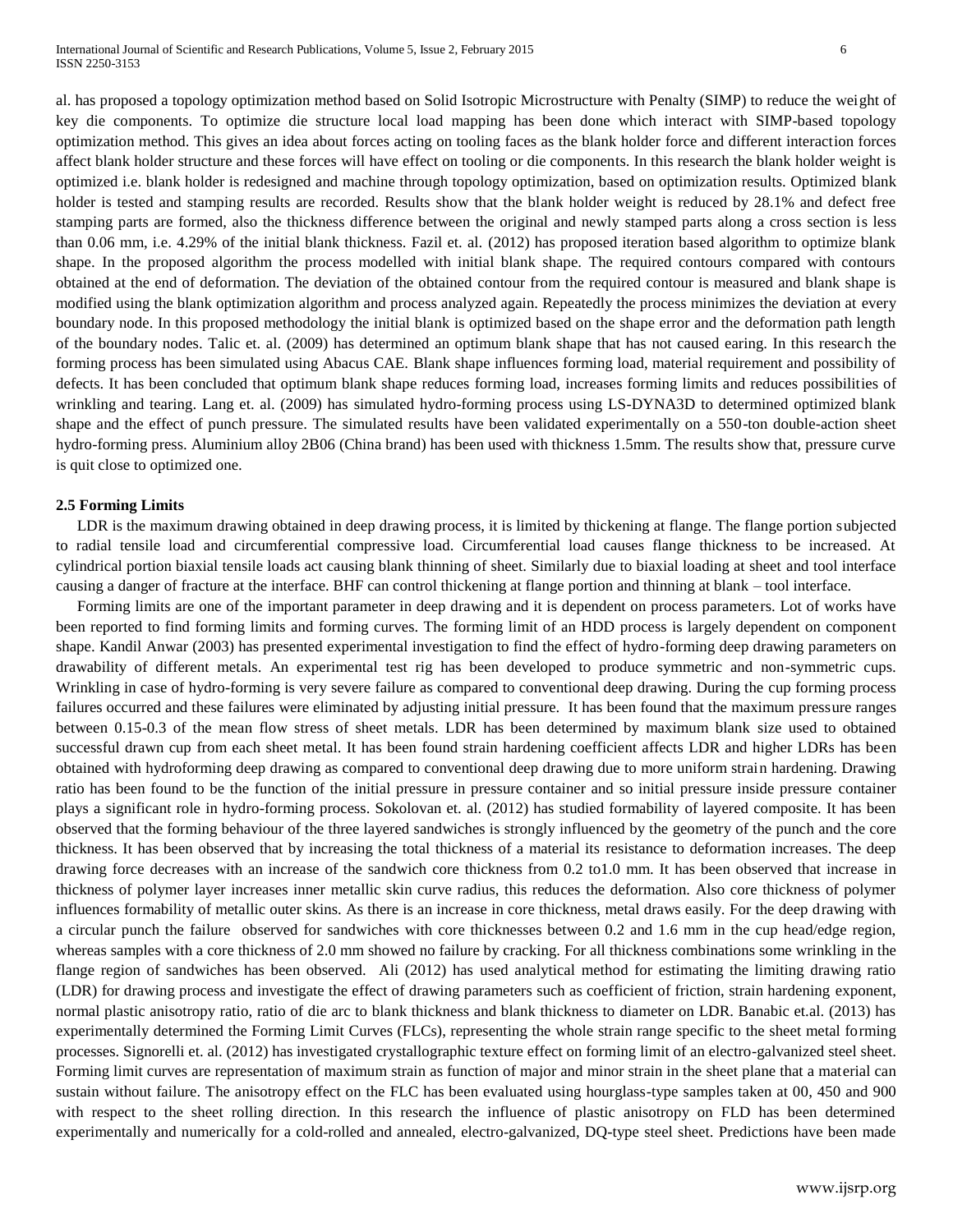with viscoplastic polycrystalline models. It has been concluded that the crystallographic texture of the zinc coating can affect the friction at the sheet-tool interface and, therefore, influences sheet-forming behaviour. Wu et. al. (2004) has simulated hydromechanical deep drawing of stepped components for determination of upper and lower forming limits using ABAQUS/ Explicit. FE simulation results are compared with reported experimental results. Comparison shows good agreement and it has been proposed, that FE analysis may be used to derive "master curves" of HDD. The results of FE simulations of the HDD of components with stepped geometries suggest that FE analysis may be used as an efficient tool to determine upper and low forming limits that refer, respectively, to the initiation of rapture and wrinkling of the sheet metal. Wan et. al. (2001) has determined limiting drawing coefficient for conical cups. The drawing coefficient for conical cups has been determined by mechanical analysis and combination of internal relation between cylindrical cup and conical cup. Results obtained from theoretical relations have been checked by experimental results. The limit deformation of conical cup drawing has been expressed by limiting drawing coefficient, the smaller is the limiting drawing coefficient the larger the limit deformation and vice-versa. This work also give equation to determine practical limiting drawing coefficient of conical cup and corresponding charts concerning forming limit curves and limiting drawing coefficient during first deep drawing. Thiruvarudchelvan et. al. (2007) has conducted experimental work for hydraulic-pressure assisted deep drawing process. The experimental test results have yielded data relating to pressure and blank holding force variations with punch stroke for drawing cups up to a draw ratio of 2.77. In hydraulic pressure assisted drawing process the drawing stresses are reduced by pushing effect of hydraulic pressure. In this research work it has been observed that if the counter hydraulic pressure is maintained at some optimum level, the full strength of the cup wall at the die throat can be utilized. Also increased pressure helps to take advantage of the increased flow stress of the strain-hardened cup-wall. Robert et. al. (2012) has proposed incremental deformation theory and compared it with the flow rule of plasticity. In both theories material non linearity has been taken into account by considering elasto- plastic formulation with anisotropic plasticity criterion. The process has been simulated using commercial FE code ABAQUS EXPLICIT. To test CPU time in both theories first a stretch forming of a spherical cup has been considered in which the contact conditions between the tools and the sheet are dominant and in second case the single point incremental forming of a cylindrical cup has been considered in which the localized contact zone between the tools and the sheet is following the tool path all along the forming operation. It has been observed that in first case CPU time reduced to 70% and in second case only 4% reduction achieved. It has been concluded that the new algorithm gives best result when the material non-linearities are dominant. Jayahari et. al. (2014) has investigated formability of austenitic stainless steel at higher temperatures. It has been observed that at higher temperature the limiting drawing has been increased and LDR up to 2.5 could be achieved. The improvement in LDR has been observed up to 3000C. It has also been observed that at warm conditions friction decreases and amount of residual stresses also get reduced which results in better quality of product. Al alloy has also been investigated and at warm condition Al alloy also showed improved drawability.

#### **2.6 Stress and Strain Distribution**

Assempour Ahmad et. al. (2011) has studied the effect of normal stress on hydrodynamic deep drawing process. Analytical model has been developed by considering classical theory of plasticity and geometrical relationships. In this study the influence of normal stress on the variation of blank thickness, stress and strain fields and punch force has been studied. The differences have been observed in thickness distribution, in stress and strain in both radial and circumferential direction and also in punch force with and without the normal stress. Higher thickness has been observed in the 2D stress state than in the 3D stress state. Also higher values of radial and circumferential strain have been observed in case of normal stress. This article suggests normal stress component should be considered in the deformation of HDD process to achieve accuracy in design. In deep drawing process strain path varies with variation in process parameters. To achieve successful deep drawing process, amount of strains and strain path has to be controlled. Thuillier et. al. (2010) has simulated deep drawing to predict the strain path change for the punch force. In this research Hill's yield criterion has been used to perform three-dimensional numerical simulations of the process. Different hardening laws have been used to simulate process in different ways. In this research work evaluation of punch force has been done to predict change in strain path in redrawing. Strain hardening models take into account transient behaviours recorded during strain path changes. Jaisingh Amit et. al. (2004) has done sensitivity analysis of four parameters like strain hardening exponent, plastic strain ratio, coefficient of friction, blank holding force for deep drawing process on the basis of peak thinning strain developed as the main parameter. In this research plain strain analysis of bell shaped geometry has been done using Taguchi's robust design technique. This research has investigated the effect of all the four parameter on the thinning of metal sheet. This research has suggested that the blank holding force has maximum effect on thinning strain. Other parameters i.e. coefficient of friction, plastic strain ratio, strain hardening exponent follows the blank holding force. Tabourot et. al. (2005) has investigated hardening curve (determined by image analysis) and strain localisation with FEM simulation for deep drawing of steel sheets. In this research the proposed numerical criterion of detection of the localisation of strain consists in counting the unloaded elements during numerical simulation from a post-processing program. This criterion applied to simulate a deep-drawing operation of an isotropic material. This enabled not only to give precisely the load applied to the tooling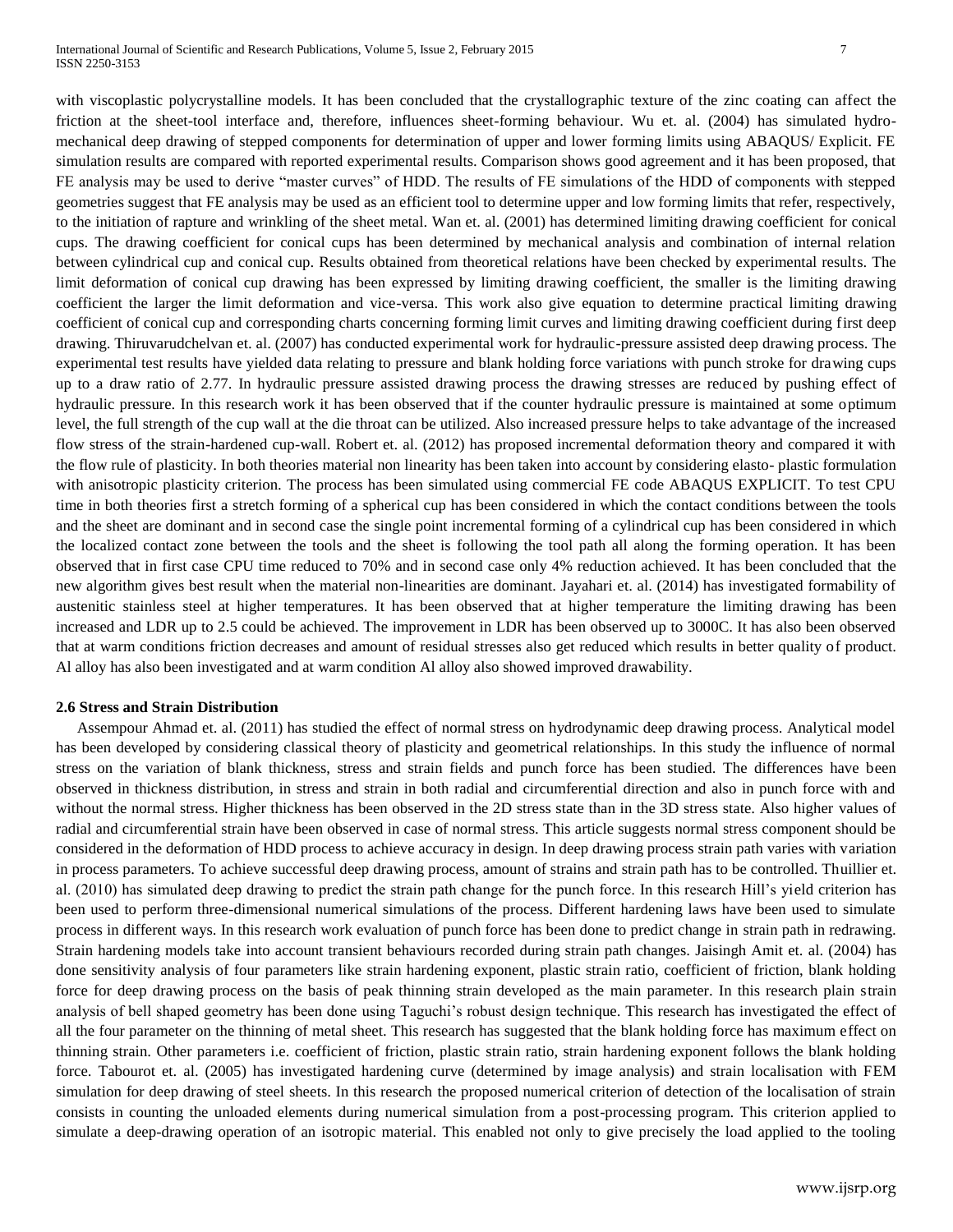during the shaping operation but also to correctly determine the onset of the localisation within the part. Cwiekala, et, al. (2011) has proposed a method, which combines different analytical approaches to an accurate and fast deep drawing simulation. The developed simulation method is applicable to axisymmetric and prismatic deep drawing processes. Consideration of material behaviour, process parameters and deformation paths is possible in the proposed method. Due to the multistep simulation, even time dependent effects can be considered. The developed method gives a higher accuracy in calculating strain distributions than numerical one step solvers. A computation speed of the proposed method is 80 times faster for axisymmetric parts and for prismatic parts 20 times faster than numerical one step solvers. Besdo (2012) has studied a method for spring back phenomenon, which combines Taylor's and Sachs' theories of deformation. Taylor assumed that the deformation of all grains is uniform and Sachs assumed that the stresses are identical. Taylor's theory yields upper bounds for the inner power; Sachs' theory with its simplified statics leads to lower bounds. So combination of these two can produce good results. Spring back is very complicated phenomenon especially when the influence of bending processes is dominant. In such cases a bending and a subsequent re-bending process followed by a complete un-loading makes complicated material behaviour. The curvatures in bending and subsequent re-bending depend strongly on the elastic–plastic transitional behaviour. So therefore to study plastic deformation more descriptive material properties are required in elastic-plastic transition. Bagherzadeh et. al. (2012) has developed analytical models to investigate stress analysis and instability condition in hydromechanical deep drawing (HMDD) of cylindrical AL/St cups. These analytical models have been verified experimentally and could predict fluid pressure for HMDD process with reasonable accuracy. It has been observed that the critical fluid pressure is affected by layer thickness, drawing ratio and friction condition.

## **2.7 Thickness variation**

In deep drawing the sheet metal thickness vary throughout the process. Thickness variation depends on process parameters. Several research works have been reported to evaluate thickness variation. Claudio et. al. (2006) has simulated deep drawing process for steel sheets to predict values of maximum punch force, in-plane principle deformation and thickness distribution in the sheet. The performance of model has been assessed by Erichsen test and the deep drawing of a cylindrical cup. Experimental validation of numerical prediction has been achieved for punch force, final value for the in-plane deformations and thickness distributions on the sheet. The model than has been applied to simulate industrial sheet metal forming process consisting of the deep drawing of a component of a commercial washing machine. Maximum punch force, in-plane deformation and thickness distribution predicted numerically have been in agreement with experimental values. Brabie et.al. (2013) has investigated the thickness variation in the case of micro/milli- cylindrical drawn cups made from sheets, called foils, having thicknesses from 0.05 to 0.20 mm. A mathematical model has been proposed based on experimental and numerical simulation results to control and minimise the thickness variation in the part wall where the variations of part diameter, wall inclination and wall curvature can generate negative effects. Natarajan et. al. (2002) has simulated deep drawing of circular blanks consider the axis-symmetric component using finite element techniques. A rigid plastic material model with the variation approaches are used in the finite element analysis. Amount of draw and flange thickness variation have been determined numerically and verified experimentally, for this the circumferential and radial strains have been calculated. Aluminium 1100-O grade material has been taken to analyse hemisphere cup drawing. Singh et. al. (2008) has investigated effect of process parameters on product surface finish and thickness variation in hydro-mechanical deep drawing process. In this research the effect of process parameters like pre- bulge pressure, cut off pressure and oil gap in hydro forming process are investigated. An Experimental set up has been developed for cylindrical cup drawing from flat circular blank by hydro-mechanical deep drawing process. The results have shown that pre-bulging pressure affected the cup quality in terms of thickness distribution and surface finish. It has been observed that there is a region where uniform thickness distribution and better quality surface obtained during drawing process. Also it has been observed that in hydro-mechanical deep drawing more uniform thickness obtained along the cup wall as compared to conventional deep drawing. Peled et. al. (2004) has used Cosserat theory of a generalized membrance to evaluate thickening of the blank including strain rate and strain hardening. The Cosserat theory of a generalized membrane has been used to obtain a transient nonlinear analytical solution for the rigid-plastic flow of the blank in a hydro-forming process. During the deep drawing process due to circumferential stresses there is always some thickening at the flange and to simulate deep drawing process this feature should be considered. The proposed analytical approach has the capability to calculate rate of thickening of the blank, the current radius, the current stress applied at blank holder and the current punch load. Thiruvarudchelvan et. al. (1998) has carried out theoretical analysis, finite element analysis and experimental work to determine correlation between the forming parameters of the process and to determine the mechanics of the process. The process has been simulated using the commercial FEM code MARC considering elastic-plastic behaviour. The Experimental work has been conducted using the tooling assembled on a 200 ton press. This investigation has suggested that the wall thickness is quite uniform except for the area near the punch nose radius when drawing cups at the three draw ratios 3.0, 3.3 and 3.5. This research suggests as drawing ratio increases thinning increases. Intarakumthornchai et. al. (2010) has studied the deep drawing process to minimise part thinning without crack and wrinkle. 2D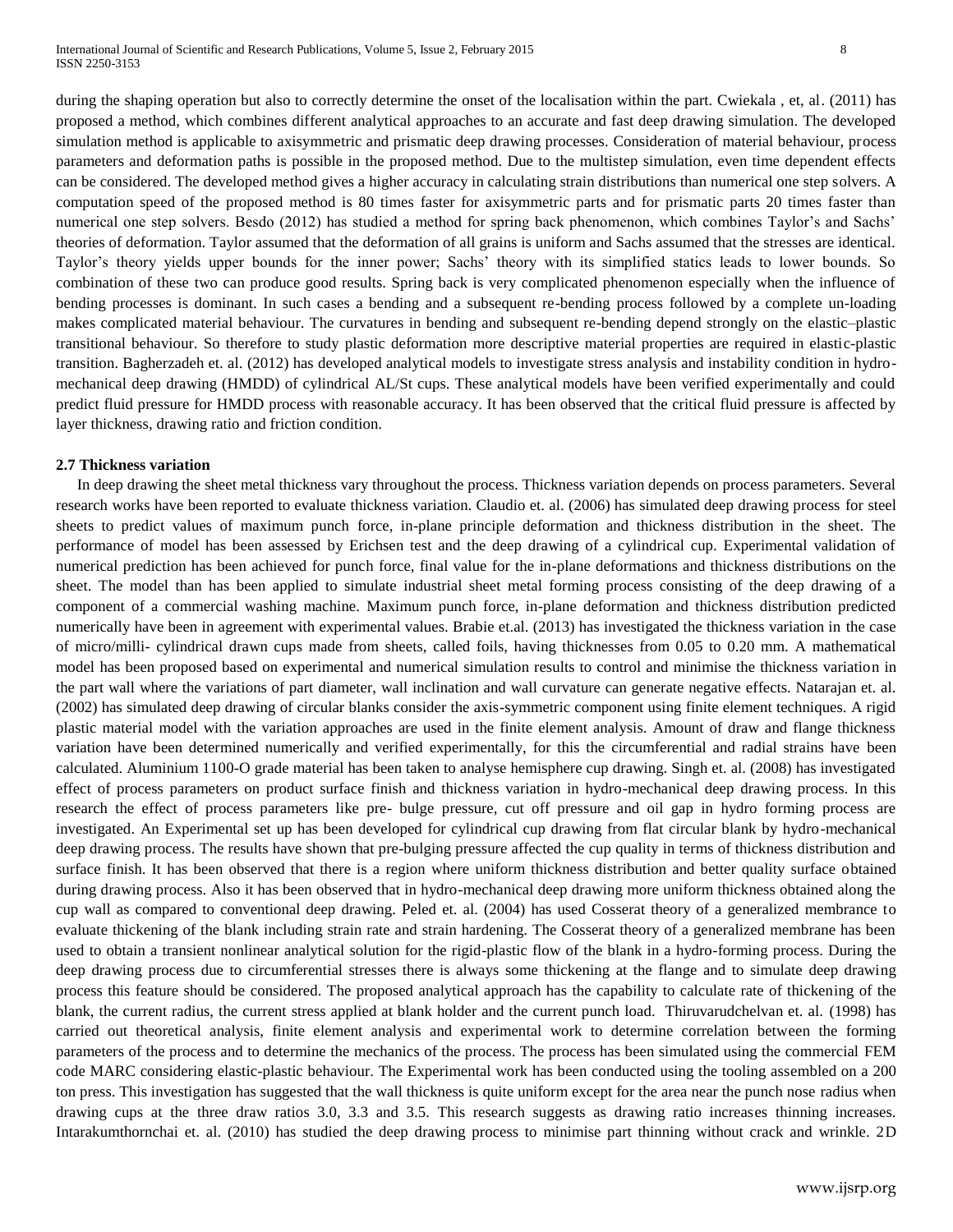interval halving and response surface methods have been used for the analysis of process parameters for hydro mechanical deep drawing of a parabolic cup. A nonlinear dynamic explicit code, LS-DYNA has been used for the analysis considering a friction coefficient of 0.12 between the blank and the punch. This research suggests that response surface method (RSM) could predict the optimal blank holder force and linear pressure profiles for hydro mechanical deep drawing of the parabolic cup. Dao et. al. (2011) has investigated effect of process parameters on thickness distribution of trapezoid cup. In this research, the optimum values of process parameters like punch speed, chamber pressure and coefficient of friction has been investigated using FEM and Taguchi method.

## **2.8 Wrinkling**

Wrinkling is one of most severe defect in deep drawn product. Wrinkling may be defined as the formation of waves on the surface to minimise the compression stresses. There are two regions where wrinkling may take place first one is flange and second one is cup wall. Wrinkling on flange may be minimised by having optimum blank holder pressure but wrinkling on side walls cannot be prevented by any single parameters, so different parameters need to be set to minimise side wall wrinkling. Methods reported in literature to prevent side wrinkling are bifurcation method and energy method. In bifurcation method total wrinkling energy at the middle surface is taken as sum of bending energy, twisting energy, strain energy and work-done by in-plane stresses. Higher BHF is always desirable to eliminate wrinkling in deep drawing of cup shaped product, but always attempts have been made to predict a minimum BHF. Kadkhodayan et. al. (2011) has studied flange wrinkling in deep drawing process. In this research an analytical approach is used to study plastic wrinkling of flange in deep drawing by using bifurcation and Tresca yield criterion. The proposed analytical approach predicts more exact results for large width flange and explains effect of blank holder pressure on wrinkling. Morovvati et. al.(2010) has studied wrinkling phenomenon using theoretical, FE simulation, experimental methods for two layer sheets (aluminium-stainless). A 2D analytical model based on energy method has been developed for two layered sheet. In this model circumferential and radial stresses have been taken into account and thickness stresses has been ignored. This study shows the effect of parameters related to two-layer sheets such as lay-up and mechanical properties of each layer on wrinkling. The results suggested that for a given blank diameter, increase in punch diameter tends to decrease in the BHF and for a given punch diameter, increase in blank diameter decreases the BHF. The minimum required BHF to prevent wrinkling for A.I. lay-ups (when aluminium layer and punch are in contact) is higher than the one for S.I. lay-ups. It has also been observed that required forming load for A.I. lay-up is more than that required for S.I. lay-up. Abbasi et. al. (2012) has analyzed deep drawing of tailor welded blanks and analyzed wrinkling behaviour with thickness ratio greater than one. Experimental results in regard with conical cup wrinkling test are compared with analytical predictions based on bifurcation method. It has been observed that shear stresses are significant when thickness ration greater than one during wrinkling analysis. A good agreement of theoretical analysis and experimental analysis has been reached and it has been concluded that the wrinkling tendency of tailor welded blanks can be evaluated by bifurcation theory. Although a good agreement between the experimental and analytical results has been observed, but due to assumptions made for simplification there might be deviation between predicted results from experimental one. Hassan et. al. (2012) has investigated the effect of bulge shape and height on the wrinkling formation and sheet strength by using finite element method. The results show formation of concentric wrinkles pattern on thin flat sheets which improve part strength. En-zhi gao et. al. (2009) has investigated the effect of material parameters on deep drawing process, using thin-walled hemispheric surface part. A 3D-FE model has been developed for the deep drawing simulation of a thin-walled hemispheric surface part using finite-element code ABAQUS. It has been shown that, the maximum equivalent plastic strain occurs near the wall region outside the die radius. Wrinkle has been observed at this region and flange portion of the part. The results have suggested that, when elastic modulus increases but yield stresses decreases than maximum equivalent plastic strain occurs at wall region outside the die corners. And also when higher punch force occurs, elastic modulus or yield stress increases than yield stress more notable on punch force. These results provide some guidelines for selecting the materials of blank and determining the forming parameters according to the change of materials parameters. The experimental work was conducted on a 500 tonnes hydraulic press. Ayari et. al. (2009) has studied deep drawing process to evaluate the effect of parameters on wrinkling and thickness variations. In this research finite element simulations using ABAQUS/Explicit have been developed for two different material that are aluminium HFS and mild steel. It has been suggested that the coefficient of friction between different contact (Blank – Die, Punch Blank contact etc.) is the very important parameter. Malekani et. al. (2008) has investigated numerically and experimentally the die and blank holder shape to avoid wrinkling in deep drawing of cup. Finite element program code (ANSYS Inc., 2007) has been used to perform the numerical simulation of the deep drawing operation. In this research hoop stress distribution in the flange for different die and blank-holder has been studied for ISO 1624 low carbon steel with the thickness of 1.5mm. It has been observed that by increasing the slopes of die and blank holder up to an optimum amount, wrinkling can be minimised. The optimum amount of slope for die as 6.38 degree has been suggested. In this investigation it has also been observed that as the slope in die and blank holder increases LDR increases. Henriques et. al. (2009) has simulated sheet metal forming process using FEM codes ABAQUS/Standard to determine the description of wrinkling initiation and propagation during sheet metal forming operations. In this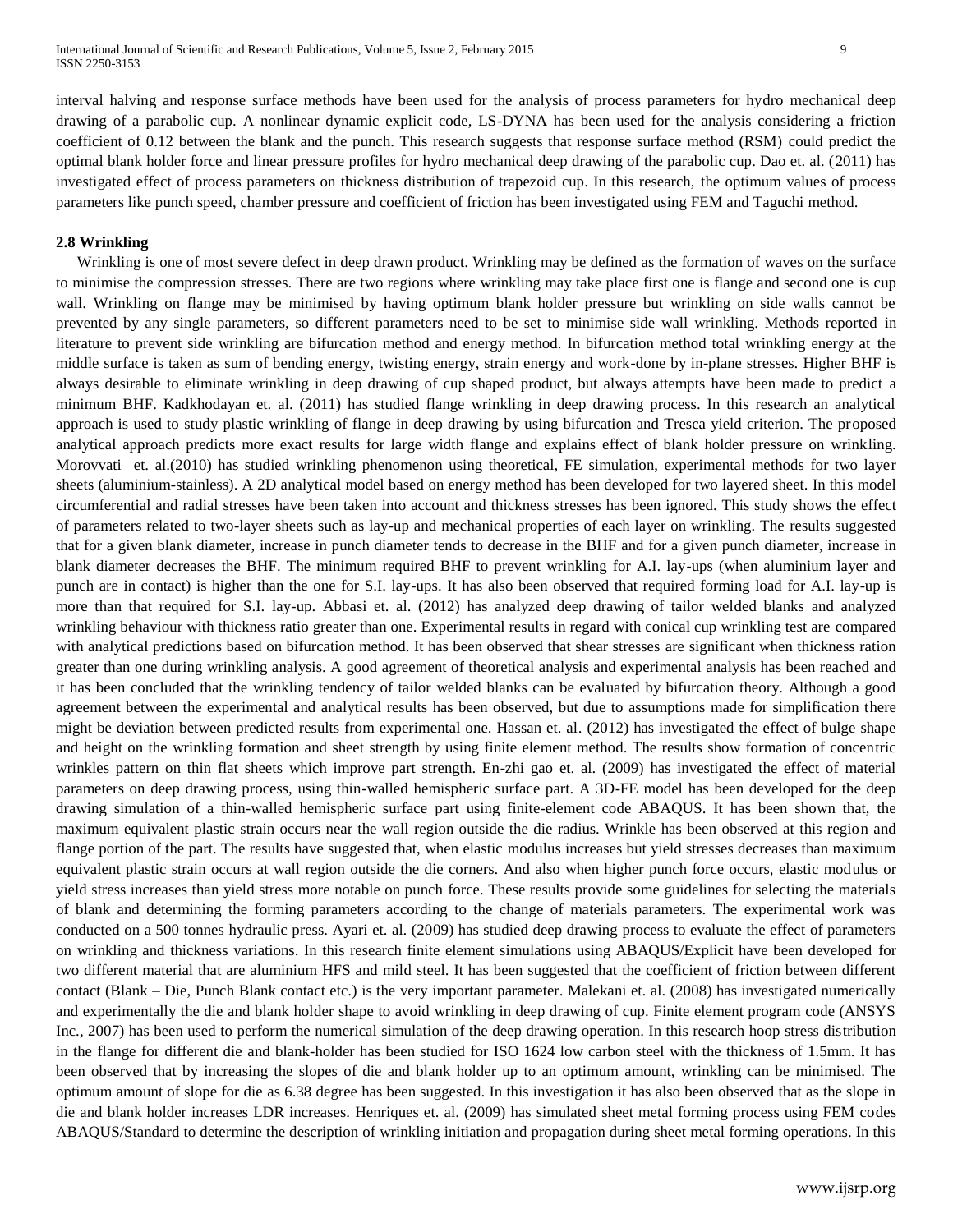study distinct numerical simulation strategies, based on the Finite Element Method (FEM), have been used for the study of wrinkling initiation and propagation during sheet metal forming operations. Reddy et. al. (2012) has investigated dependency of wrinkling on various parameters like BHF, punch radius, die edge radius, and coefficient of friction in deep drawing process of cylindrical cup. As the wrinkling initiation and growth analysis has been difficult because of wide scattering data for small deviations, but this investigation has suggested some guide lines to minimise wrinkling. It has been concluded that increased blank holding force, reduce friction, large radius at tool edge and reduce deep drawing depth could minimise wrinkling.

## **2.9 Other Defects**

Nanu et. al. (2012) has proposed a function that relates springback with process parameters and stress distribution in the sheet metal in the case of U stretch-bending. The proposed model has expressed stress distribution in the sheet as a function of process parameters, tools geometry and material properties, while the springback parameters as a function of stress distribution in the sheet thickness. Based on mathematical model the prediction of springback has been done in deep drawing process. Pereira Michael et. al. (2013) has studies experimentally sheet metal stamping process to examine the wear location, its type and severity that occurs over the die radius. In This research it has been suggested that the wear over the die radius primarily consisted of a combination of ploughing and galling mechanisms. Further it has been suggested that the galling wear mechanism, result in failure of the sheet metal stamping process that takes place over most of the die radius surface, therefore, it is critical to the overall tool wear response. This study has suggested that the overall tool wear response and tool life for the channel forming process is primarily dependent on the transient contact and deformation conditions experienced at the die radius and blank surfaces. Saxena et. al. (2012) has investigated damage behaviour to predict fracture initiation in deep drawing. In this research a parametric study has been proposed to investigate the effect of material, geometric and other process parameters on maximum cup height and to evaluate damage. The damage has been evaluated using the damage growth law proposed by Lemaitre and it has been suggested that Lemaitre model can predict fracture in deep drawing. In this research it has been suggested that the maximum cup height (i.e., the cup height at which the fracture initiates) increases with the sheet thickness, the die profile radius and the punch profile radius. In this study it has been observed that the plastic properties of material affect fracture initiation. In case of square cup fracture initiation is influenced mostly by the plastic deformation in the corner regions and less by the triaxiality. Lou et. al. (2012) has investigated fracture mechanisms to determine fracture forming limits. In this research a new criterion has been proposed considering damage accumulation induced by nucleation, growth and shear coalescence of voids. The equivalent plastic strain, the stress triaxiality, and the normalized maximal shear stress have been taken as function of nucleation, growth and shear coalescence of void to represent a fracture model. In this research fracture forming limit diagram has been suggested for dual phase steel sheets. The fracture model suggested in this research can predict ductile fracture in a stress triaxiality ranging from -1/3 to 2/3. Khelifa et. al. (2008) has presented a model based on anisotropic elasto-plastic and isotropic ductile damage for the prediction of damage in work-piece during stamping or forming of square cup of steel. In this research a coupled approaches have been suggested in which the damage evolution equation is directly incorporated and coupled with the constitutive equations. The results obtained from numerical simulation have been compared with experimental results. The proposed model also predicts the elastic, plastic, and hardening behaviours. Salehinia et. al. (2009) has simulated deep drawing using FE standard code ANSYS 9.0 considering the elasto-plastic behaviour for the blank to predict the relative wear depth. It has been observed that as planner anisotropy does not remain constant the relative wear depth in circumferential direction also changes on the die shoulder. Large anisotropic coefficient is in circumferential direction so less relative wear depth is in circumferential direction. In case of normal anisotropy relative wear depth is constant in circumferential direction. Also it has been observed that as the normal anisotropy index is higher the relative wear on the die shoulder will be higher. Increasing the radius of the die shoulder causes the relative wear depth to be decreased. Ali et. al. (2008) has studied deep drawing process to identify the region of punch stroke within which tear occur. In case of light weight components of complex shapes made of blank material which shows a small operating window, identification of critical tearing region enabled to develop strategy to produce sound parts. This study shows that if blank holder force is applied at an ultra- low frequency and synchronized with the punch force then BHF can be maintained within the process limits for the entire critical width of the critical tearing window and complex shapes may be produced. This research describes experimental investigations in which cylindrical-shaped cups are drawn with a pulsed blank-holder force (PBHF) at ultra-low (less than 1 Hz) and low (1–10 Hz) frequencies. The tests have been conducted with blanks of steel and of aluminium over a range of draw ratios. Tests have been conducted with different blank diameters in the range of 220–250 mm, with frequencies, in the range of 1–10 Hz and amplitudes between 10 and 50 kN.

#### **3. Conclusion**

This paper has critically reviewed the process parameters and their effect such as blank holding forces, die pressure, punch pressure, effects of friction etc. In this review about eighty two research papers have been critically reviewed for the study of all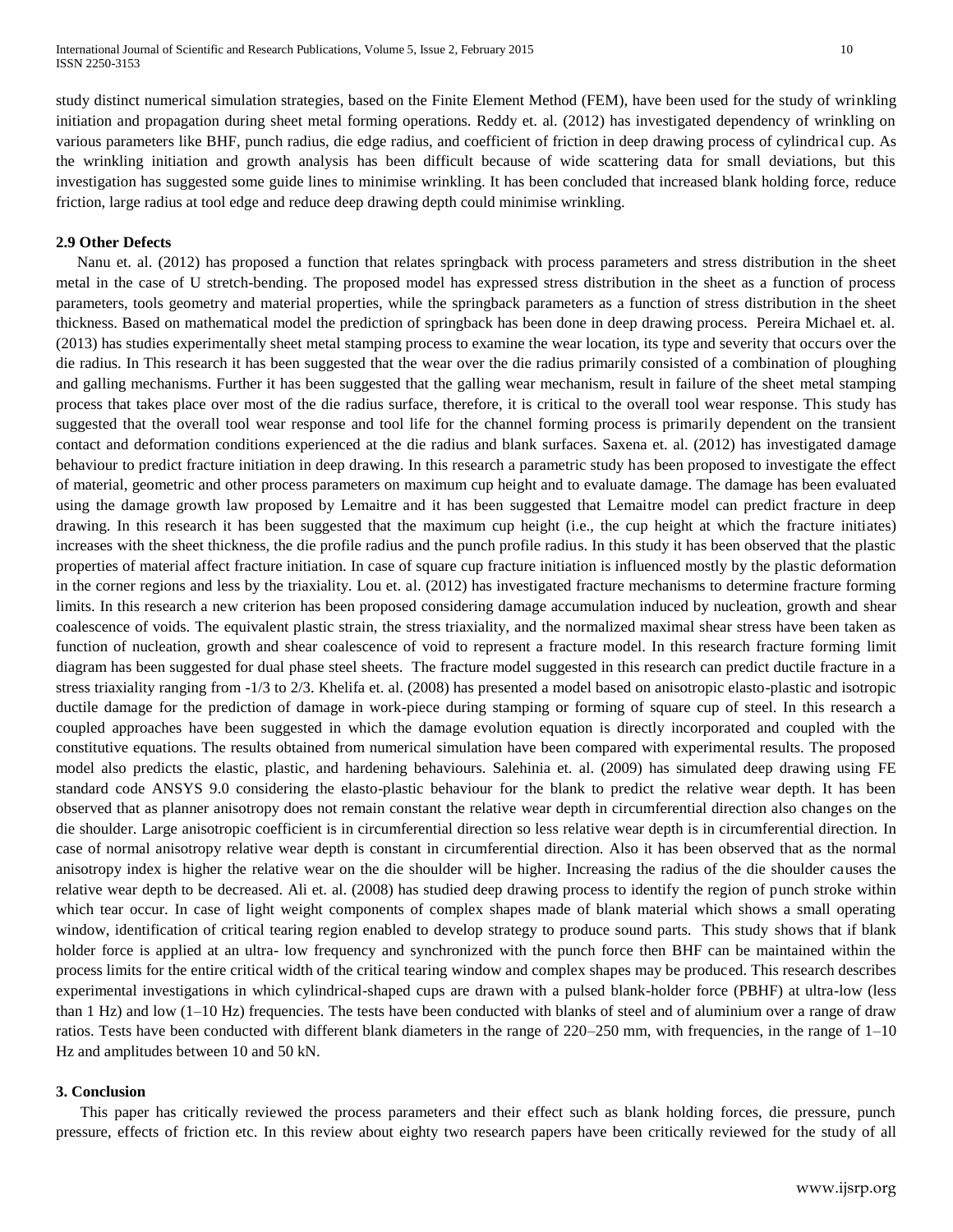affecting process parameters. Blank holder force is one of the important process parameter that needed to be selected very carefully during deep drawing process. Blank holder force controls metal flow, it also affects thickness variation, strain path, stress path and wrinkling behaviour. Strain path is well affected by blank holder pressure. By maintaining an optimum blank holder pressure, precise thickness variation in drawn cup and strain path can be maintained. Blank holding force and punch speed affects product quality and production rate. Blank holder force also controls wrinkling. Blank shape is an important parameter in deep drawing process as the quality of deep drawn product. Blank shape influences forming load, material requirement and possibility of defects. It has been concluded that optimum blank shape reduces forming load, increases forming limits and reduces possibilities of wrinkling and tearing. Forming limits depends on various process parameters such as friction between blank and blank holder. Higher LDRs can be obtained with uniform strain hardening. FE analysis may be used as an efficient tool to determine upper and low forming limits that refer respectively to the initiation of rapture and wrinkling of the sheet metal. Friction is one of the most influential parameter in deep drawing process. Friction affects relative thickness distribution and surface quality in micro multi point forming process. The punch/die radii have the greatest effect on the thickness of the deformed material. If lubricating oil film of definite thickness is provided in deep drawing an expected surface finish could be obtained on final product. An effective lubrication can prevent direct contact of the surface asperity, which enhances the draw-ability of deep drawing. Drawability of metal sheet increases as coefficient of friction increases. Coefficient of friction increases with increasing test specimen strain, increases with increasing local contact pressure, decreases with increasing stretching speed, i.e. strain rate, and decreases with increasing pin radius. In deep drawing process strain path varies with variation in process parameters. To achieve successful deep drawn product, strains and strain path has to be controlled. By considering normal stress component in simulation of deep drawing process more accurate results can be obtained. The blank holding force has maximum effect on thinning strain. Due to blank holder force there will also be thickening of sheet metal at flange. Thickness variation at wall inclination and wall curvature has been very critical. The wall thickness does remain uniform for the area near the punch nose radius and the thinning increases as the draw ratio increases. Wrinkling is one of most severe defect in deep drawing process. By increasing the slopes of die and blank holder up to an optimum amount, wrinkling can be minimized. Increased blank holding force, reduce friction, large radius at tool edge and reduce deep drawing depth could minimize wrinkling. So for successful execution of deep drawing manufacturing process, a deep knowledge of all factors affecting the process is must. **REFERENCES**

- 1. Abbasi M., Ketabchi M., Labudde T., Prahl U. , Bleck W. "New Attempt to Wrinkling Behavior Analysis of Tailor Welded Blanks During the Deep Drawing Process" Materials and Design, vol.40, pp 407-414, 2012.
- 2. Abdalla S. Wifi, Tamer F. Abdelmaguid, Ahmed I. El-Ghandour, "A Review of the Optimization Techniques Applied to the Deep Drawing Process", vol., pp. 1111-1121, 2007.
- 3. Aboutalebi Farhad Haji, Farzin Mahmoud, Mashayekhi Mohammad, "Numerical Predictions and Experimental Validations of Ductile Damage Evolution in Sheet Metal Forming Processes", Acta Mechanica Solida Sinica Published by AMSS Press, Wuhan, China vol. 25, pp 648- 654 , 2012.
- 4. Ali S., Hinduja S., Atkinson J., Bolt P., Werkhoven R., "The Effect of Ultra-Low Frequency Pulsations on Tearing During Deep Drawing of Cylindrical Cups" International Journal of Machine Tools & Manufacture, vol. 48, pp 558-564, 2008.
- 5. Allen S.J., Mahdavian S.M. "The Effect of Lubrication on Die Expansion During the Deep Drawing of Axisymmetrical Steel Cups", Journal of Materials Processing Technology, vol.199, pp 102-107, 2008.
- 6. Assempour Ahmad, Taghipour Ehsan, "The Effect of Normal Stress on Hydrodynamic Mechanical Deep Drawing" International Journal of Mechanical Sciences, vol.53, pp 407-416, 2011.
- 7. Atrian Amir, Saniee Faramarz Fereshteh, "Deep Drawing Process of Steel/Brass Laminated Sheets Composites" : Part B, vol. 47, pp 75-81 2013.
- 8. Ayari F., Lazghab T., Bayraktar E., "Parametric Finite Element Analysis of Square Cup Deep Drawing", Archives of Computational Materials Science and Surface Engineering, vol.1, Issue No. 2, pp. 106-111, 2009.
- 9. Bagherzadeh S., Mollaei-Dariani B., Malekzadeh K. "Theoretical Study on Hydro-Mechanical Deep Drawing Process of Bimetallic Sheets and Experimental Observations" Journal of Materials Processing Technology, vol. 212, pp 1840-1849, 2012.
- 10. Banabic D., Lazarescu L., Paraianu L., Ciobanu I., Nicodim I., Comsa D.S., "Development of a New Procedure for the Experimental Determination of the Forming Limit Curves" CIRP Annals - Manufacturing Technology, vol. 24, pp 45-52, 2013.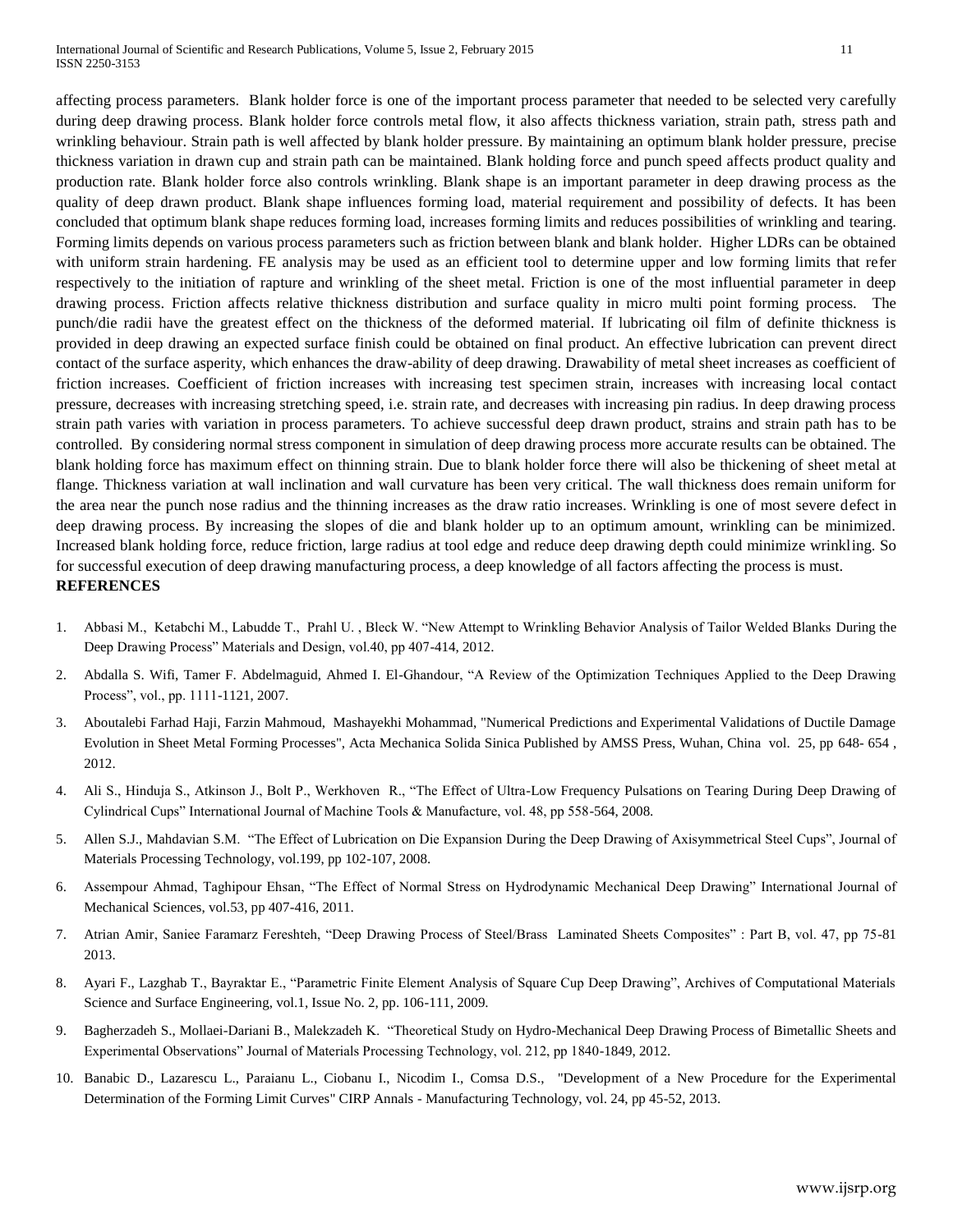- 11. Baosheng Liu , Lihui Lang, Yuansong Zeng, Jianguoc Lin, "Forming Characteristic of Sheet Hydroforming Under the Influence of Through-Thickness Normal Stress", Journal of Material Processing Technology, vol. 212, pp 1875-1884, 2012.
- 12. Besdo D. "Material Laws Denoting the Influence of Textures Due to Spring Back Simulations", Computational Materials Science, vol.52, pp 82-89, 2012.
- 13. Brabie G., Costache E.M., Nanu N., Chirita Vasile Alecsandri B., "Prediction and Minimisation of Sheet Thickness Variation During Deep Drawing of Micro/Milli Parts", International Journal of Mechanical Sciences, vol.68, pp 277-290, 2013.
- 14. Browne M.T., Hillery M.T. "Optimising the Variables When Deep-Drawing C.R.1 Cups", Journal of Materials Processing Technology, vol. 136, pp 64-71, 2003.
- 15. Cafuta G., Mole N., Stok B., "An Enhanced Displacement Adjustment Method: Spring-Back and Thinning Compensation", Journal Material and Design, vol. 40, pp 476-487, 2012.
- 16. Chiles V., Black S.C., Lissaman A.J., Martin S.J., "Principles of Engineering Manufacturing", Third Edition, ISSBN: 9780080539614, pp 183, 2002.
- 17. Colgan Mark, Monaghan John, "Deep Drawing Process: Analysis and Experiment", Journal of Materials Processing Technology, vol. 132, pp 35-41, 2003.
- 18. Claudio Garcia, Diego Celentano, Flores Fernando, Ponthot Jean-Philippe, Oliva Omar, "Numerical Modelling and Experimental Validation of Steel Deep Drawing Processes Part – II Application" Journal of Material Processing Technology, vol. 172 pp. 461-471, 2006.
- 19. Cwiekala T., Brosius A., Tekkaya A.E. "Accurate Deep Drawing Simulation by Combining Analytical Approaches, " International Journal of Mechanical Sciences, vol.53, pp 374-386, 2011.
- 20. Dao Thanh-Phong, Huang Shyh-Chour, "Study on Optimization of Process Parameters for Hydro-Mechanical Deep Drawing of Trapezoid Cup", Journal of Engineering Technology and Education, vol. 8, Issue No.1, pp. 53-71, 2011.
- 21. Delameziere Roberta A., Santo P. Dal, Batoz J.L., "Comparison Between Incremental Deformation Theory and Flow Rule to Simulate Sheet-Metal Forming Processes", Journal of Materials Processing Technology, vol. 212 pp 1123-1131, 2012.
- 22. DeSouza T., Rolfe B.F., "Understanding Robustness of Spring-Back in High Strength Steels", International Journal of Mechanical Science, vol. 68, pp 236- 245,2013.
- 23. En-zhi Gao, Hong-wei Li, Hong-chaoKou, Hui Chang, Jin-shan Li, Lian Zhou, "Influences of Material Parameters on Deep Drawing of Thinwalled Hemispheric Surface Part", Trans. Nonferrous Met. Soc. China, vol. 19, pp 433-437, 2009.
- 24. Faris Saad Theeyab, Shihab Suha Karim, "Study and Design the Hydrodynamic Deep Drawing Process for Blanks of Non Uniform Thickness", Diyala Journal of Engineering Sciences, Special Issue, pp 40-56, 2010.
- 25. Gantar G., Kuzman K. and Filipic B., "Increasing the Stability of The Deep Drawing Process by Simulation-Based Optimization", Achievements of Mechanical and Materials Engineering, vol.49, pp 243-246, 2005.
- 26. Gharib H., Wifi A.S., Younan M., Nassef A., "An Analytical Incremental Model for the Analysis of the Cup Drawing", Journal of Achievements in Materials and Manufacturing Engineering, vol. 17, pp 245-248, 2006.
- 27. Gharib H., Wifi A.S., Younan M., Nassef A., "Optimization of the Blank Holder Force in Cup Drawing", Journal of Achievements in Materials and Manufacturing Engineering, vol. No. 18, Issue No. 1-2, pp 291-294, 2006.
- 28. Grobmann K. , Penter L., Hardtmann A., Weber J., Lohse H., "FEA of Deep Drawing with Dynamic Interactions Between Die Cushion and Process Enables Realistic Blank Holder Force Predictions", Sciverse Science Direct vol. 12, pp 273-278, 2012.
- 29. Hao S., Klamecki B.E., Ramalingam S., "Friction Measurement Apparatus for Sheet Metal Forming", Wear (Elsevier), vol. 224, pp 1-7, 1999.
- 30. Hassan M.A., Takakura N., Yamaguchi K. "Friction Aided Deep Drawing Using Newly Developed Blank-Holder Divided into Eight Segments", International Journal of Machine Tools & Manufacture, vol.43, pp 637-646, 2003
- 31. Hassan M.A., Takakura N., Yamaguchi K., "A Novel Technique of Friction Aided Deep Drawing Using a Blank-Holder Divided into Four Segments", Journal of Materials Processing Technology Vol.139, pp 408–413, 2003.
- 32. Hassan M.A., Suenaga R., Takakura N., Yamaguchi K., "A Novel Process on Friction Aided Deep Drawing Using Tapered Blank Holder Divided into Four Segments", Journal of Materials Processing Technology Vol. 159, pp 418–425, 2005.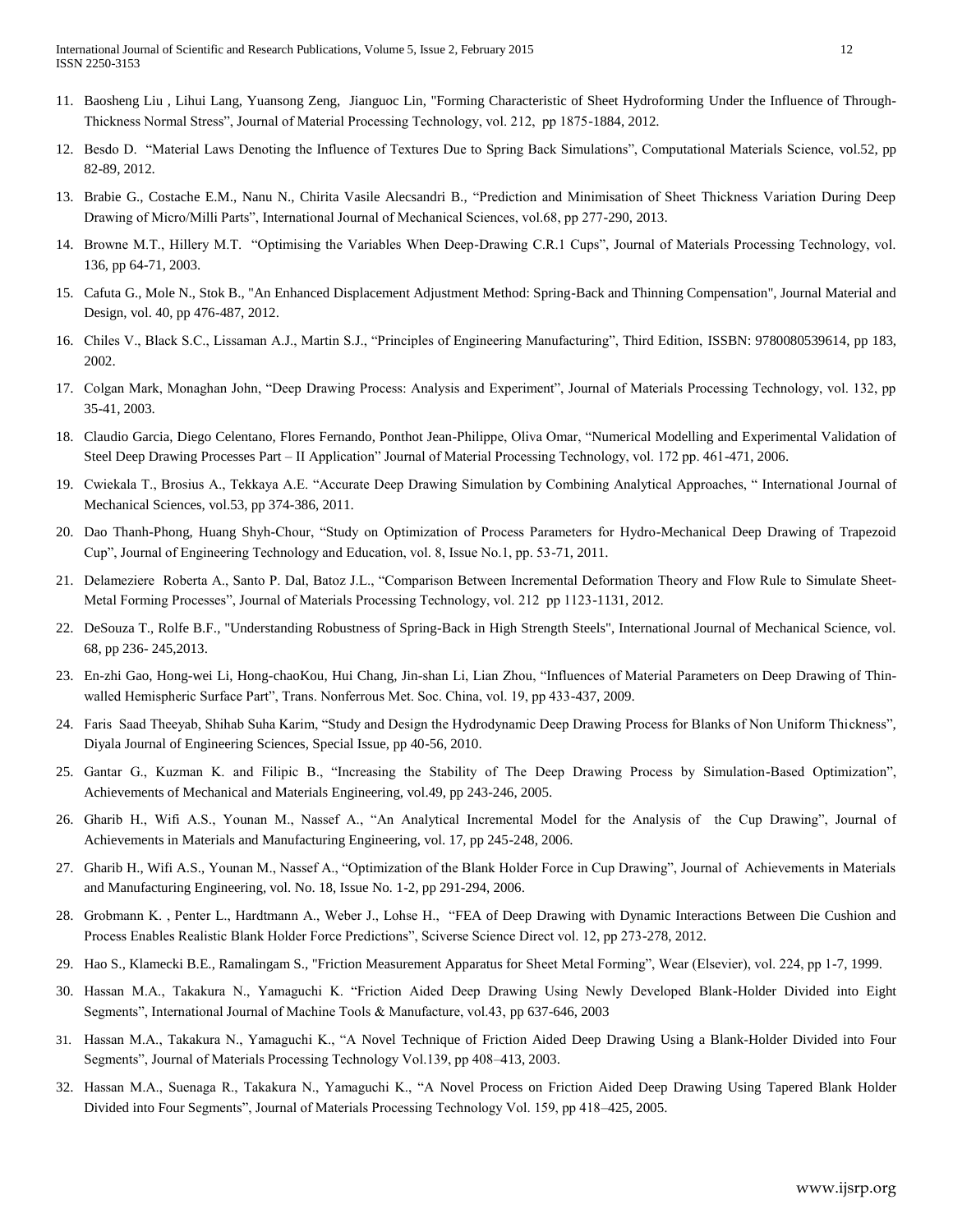- 33. Hassan M.A., Saleh M.A.E. , Takakura N. , Ramesh S., Purbolaksono J. "Effect of Bulge Shape on Wrinkling Formation and Strength of Stainless Steel Thin Sheet", Journal of Material and Design, vol. 42 pp 37-45, 2012.
- 34. Henriques Marisa P., de Sousa Ricardo J. Alves, Valente Robertt A. F., "Numerical Simulation of Wrinkling Deformation in Sheet Metal Forming", Portuguese Science and Technology Foundation, pp 1-12, 2009.
- 35. Hol J., Cid Alfaro M.V., De Rooij M.B., Meinders T., "Advanced Friction Modeling for Sheet Metal Forming", Wear (Elsevier), vol.286-287, pp 66-78, 2012.
- 36. Hu Zhenyu "Realisation and Application of Size Dependent FEM-Simulation for Deep Drawing of Rectangular Work Pieces", CIRP Journal of Manufacturing Science and Technology, vol.4, pp 90-95, 2011.
- 37. Intarakumthornchai Thanasan, Jirathearanat Suwat, Thongprasert Sirichan, Dechaumphai Pramote, "FEA Based Optimization of Blank Holder Force and Pressure for Hydro mechanical Deep Drawing of Parabolic Cup Using 2-D Interval Halving & RSM Methods", Engineering Journal, vol. 14, Issue No. 2, pp. 15-32, 2010.
- 38. Jaisingh Amit, Narasimhan K., Date P.P., Maiti S.K., Singh U.P. "Sensitivity Analysis of a Deep Drawing Process for Miniaturised Products", Journal of Material Processing Technology, vol. 147, pp 321-327, 2004.
- 39. Jayahari Lade, Sasidhar P.V., Prudvi Reddy P., BaluNaik B., Gupta A.K., Singh Swadesh Kumar, "Formability Studies of ASS 304 and Evaluation of Friction for Al in Deep Drawing Setup at Elevated Temperatures Using LS-DYNA", Journal of King Saud University – Engineering Sciences Vol.26, pp 21–31, 2014.
- 40. Jun-chao LI, Chong LI, Tong-gui Zhou, "Thickness Distribution and Mechanical Property of Sheet Metal Incremental Forming Based on Numerical Simulation" , Elsevier Science Press Science Direct, vol. 22, pp 54-60, 2012.
- 41. Kadkhodayan M., Moayyedian F. "Analytical Elastic–Plastic Study on Flange Wrinkling in Deep Drawing Process" Scientia Iranica, vol.18, pp 250-260, 2011.
- 42. Kakandikar G.M., Nandedkar V.M., "Optimization of Forming Load and Variables in Deep Drawing Process for Automotive Cup Using Genetic Algorithm", pp 1-10, 2005.
- 43. Kandil Anwar "An Experimental Study of Hydroforming Deep Drawing", Journal of Material Processing Technology, vol.134, pp 70-80, 2003
- 44. Karupannasamy D.K., Hol J., deRooij M.B., Meinders T., Schipper D.J. "Modelling Mixed Lubrication for Deep Drawing Processes" Wear (Elsevier), vol. 294-295, pp.296-304, 2012.
- 45. Khelifa M., Oudjene M. "Numerical Damage Prediction in Deep Drawing of Sheet Metels", Journal of Material Processing Technology, vol. 200, pp 71-76 2008.
- 46. Kim Hyunok, Sung Ji Hyun, Sivakumar Rajesh, Altan Taylan, "Evaluation of Stamping Lubricants Using the Deep Drawing Test", International Journal of Machine Tools & Manufacture, vol. 47, pp 2120-2132, 2007.
- 47. Kim Y.S., Jain M.K. , Metzger D.R "Determination of Pressure Dependent Friction Coefficient From Draw Bend Test and its Application to Cup Drawing", International Journal of Machine Tools and Manufacture, vol 56, pp 69-78, 2012.
- 48. Lang Lihui, Li Tao, An Dongyang, Chi Cailou, Nielsen Karl Brian, Danckert Joachim, "Investigation into Hydro Mechanical Deep Drawing of Aluminum Alloy—Complicated Components in Aircraft Manufacturing", Materials Science and Engineering A, vol. 499, pp 320–324, 2009.
- 49. Liu Qiqian, Lu Cheng, Fu Wenzhi, Tieu Kiet, Li Mingzhe, Gong Xuepeng "Optimization of Cushion Conditions in Micro Multi-Point Sheet Forming" Journal of Material Processing Technology, vol.212, pp 672-677, 2012.
- 50. Lou Yanshan, Huh Hoon, Lim Sungjun, Pack Keunhwan, "New Ductile Fracture Criterion for Prediction of Fracture Forming Limit Diagrams of Sheet Metals", International Journal of Solids and Structures, vol. 49, pp 3605-3615, 2012.
- 51. Magar Susheel Madhavrao, Khir Mohan Yashwant, "Deep Drawing of Cup Shaped Steel Component: Finite Element Analysis and Experimental Validation", International Journal on Emerging Technologies, vol.1, Issue No. 2, pp 68-72, 2010.
- 52. Malekani J., Pour Mostafa A., Eskandarzade M. and Totonchi Abolfazl, "Numerical and Experimental Investigation on Die and Blank Holder shape in Deep Drawing Process", Journal of Applied Sciences, vol.8, Issue No. 11, pp 2153 – 2157, 2008.
- 53. Manabe Kenichi, Koyama Hiroshi, Yoshihara Shoichiro, Yagami Tetsuya "Development of a Combination Punch Speed and Blank-Holder Fuzzy Control System for the Deep-Drawing Process", Journal of Material Processing Technology, vol.125-126, pp 440-445, 2002.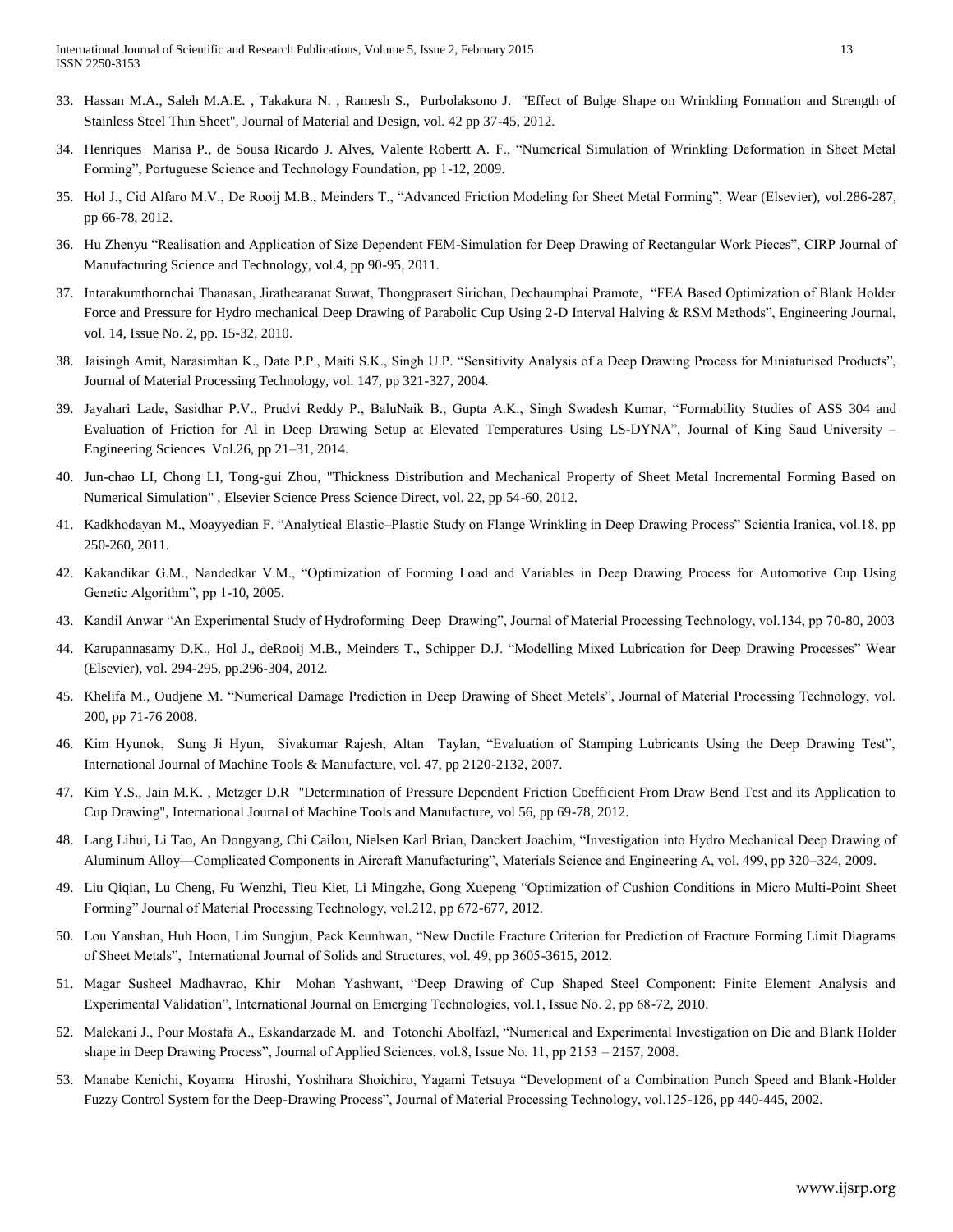- 54. Molotnikov A., Lapovok R., Gu C.F., Davies C.H.J. Davies, Estrin Y., "Size Effects in Micro Cup Drawing", Material Science and Engineering, vol. 550, pp 312- 319, 2012.
- 55. Morovvati M.R., Mollaei-Dariani B., Asadian-Ardakani M.H. "A Theoretical Numerical and Experimental Investigation of Plastic Wrinkling of Circular Two Layer Sheet Metal in the Deep Drawing", Journal of Materials Processing Technology, vol. 210 pp 1738-1747, 2010.
- 56. Nanu N., Brabie G. "Analytical Model for Prediction of Spring Back Parameters in the Case of U Stretch– Bending Process as a Function of Stresses Distribution in the Sheet Thickness", International Journal of Mechanical Sciences, vol. 64, pp 11- 21 2012.
- 57. Natarajan S., Venkataswamy S., Bagavathiperumal P. "A Note on Deep Drawing Process: Numerical Simulation and Experimental Validation" Journal of Materials Processing Technology, vol. 127, pp 64-67, 2002.
- 58. Ouakdi E.H., Louahdi R., Khirani D. , Tabourot L., "Evaluation of Spring Back Under the Effect of Holding Force and Die Radius in a Stretch Bending Test", Materials and Design, vol. 35, pp 106-112, 2012.
- 59. Padmanabhan R., Oliveira M.C., Alves J.L., Menezes L.F. "Influence of Process Parameters on the Deep Drawing of Stainless Steel", Finite Elements in Analysis and Design, vol.43 pp 1062 – 1067, 2007**.**
- 60. Peled A., Rubin M.B., Tirosh J. "Analysis of Blank Thickening in Deep Drawing Processes Using the Theory of a Cosserat Generalized Membrane", Journal of the Mechanics and Physics of Solids, vol.52, pp 317-340, 2004.
- 61. Pereira Michael P. , Weiss Matthias, Rolfe Bernard F., Hilditch Tim B. "The Effect of the Die Radius Profile Accuracy on Wear in Sheet Metal Stamping", International Journal of Machine Manufacturing, vol. 66, pp 44-53, 2013.
- 62. Reddy R. Venkat, Reddy T.A. Janardhan, Reddy G.C.M., "Effect of Various Parameters on the Wrinkling In Deep Drawing Cylindrical Cups" International Journal of Engineering Trends and Technology vol.3, Issue No. 1, pp 53- 58, 2012.
- 63. Robert C., Delameziere A., Dal Santo P., Batoz J.L. "Comparison between Incremental Deformation Theory and Flow Rule to Simulate Sheet-Metal Forming Processes", Journal of Material Processing Technology, vol. 212, pp 1123–113, 2012.
- 64. Salehinia I., Shahani A.R. "Effect of Sheet Anisotropy on the Wear in Deep-Drawing Process of a Cylindrical Cup", International Journal of Mechanical Sciences, vol. 21, pp 856-868, 2009.
- 65. Saniee F. Fereshteh, Montazeran M.H., "A Comparative Estimation of the Forming Load in the Deep Drawing Process", Journal of Materials Processing Technology, vol. 140, pp 555–561, 2003.
- 66. Saxena Ravindra K., Dixit P.M. "Numerical Analysis of Damage for Prediction of Fracture Initiation in Deep Drawing", Finite Element Analysis and Design, vol. 47, pp 1104-1117, 2012.
- 67. Signorelli J.W., Serenelli M.J., Bertinetti M.A., "Experimental and Numerical Study of the Role of Crystallographic Texture on the Formability of an Electro-Galvanized Steel Sheet", Journal of Materials Processing Technology, vol. 212 ,pp 1367– 1376, 2012.
- 68. Sokolova O.A., Kuhn M., Palkowski H., "Deep Drawing Properties of Lightweight Steel/Polymer/Steel Sandwich Composites", Archive of Civil and Mechanical Engineering, vol. 12, pp 105-112, 2012.
- 69. Tabourot L., Vacher P., Coudert T., Toussaint F., Arrieux R., "Numerical Determination of Strain Localization During Finite Element Simulation of Deep Drawing Operation", Journal Material Processing Technology, vol.159, pp 152-158 2005.
- 70. Talic Amra, Suad Hasanbegovic Suad, Uzunovic Nermina Zaimovic, "Determination of the Optimum Blank Shape in Rectangular Cup Drawing", "Trends in the Development of Machinery and Associated Technology", pp 881-884, 2009.
- 71. Thiruvarudchelvan S., Wang H.B., Seet G., "Hydraulic Pressure Enhancement of the Deep-Drawing Process to Yield Deeper Cups", Journal of Materials Processing Technology, Vol. No. 82, pp. 156–164, 1998.
- 72. Thiruvarudchelvan S., Tan M.J., "Fluid-Pressure-Assisted Deep Drawing", Journal of Materials Processing Technology, Vol. 192-193, pp 8–12, 2007.
- 73. Tommerup Soren, Endelt Benny "Experimental Verification of a Deep Drawing Tool System for Adaptive Blank Holder Pressure Distribution", Journal of Material Processing Technology, Vol. 212 pp 2529- 2540, 2012.
- 74. Thuillier S., Manach P.Y., Menezes L.F. "Occurrence of Strain Path Changes in a Two Stage Deep Drawing Process", Journal of Material Processing Technology, Vol.210, pp 226-232, 2010.
- 75. Van Tung Phan, Jochen Katja, Bohlke Thomas "Simulation of Sheet Metal Forming Incorporating EBSD Data", Journal of Material Processing Technology, vol.212, pp 2659-2668, 2012.